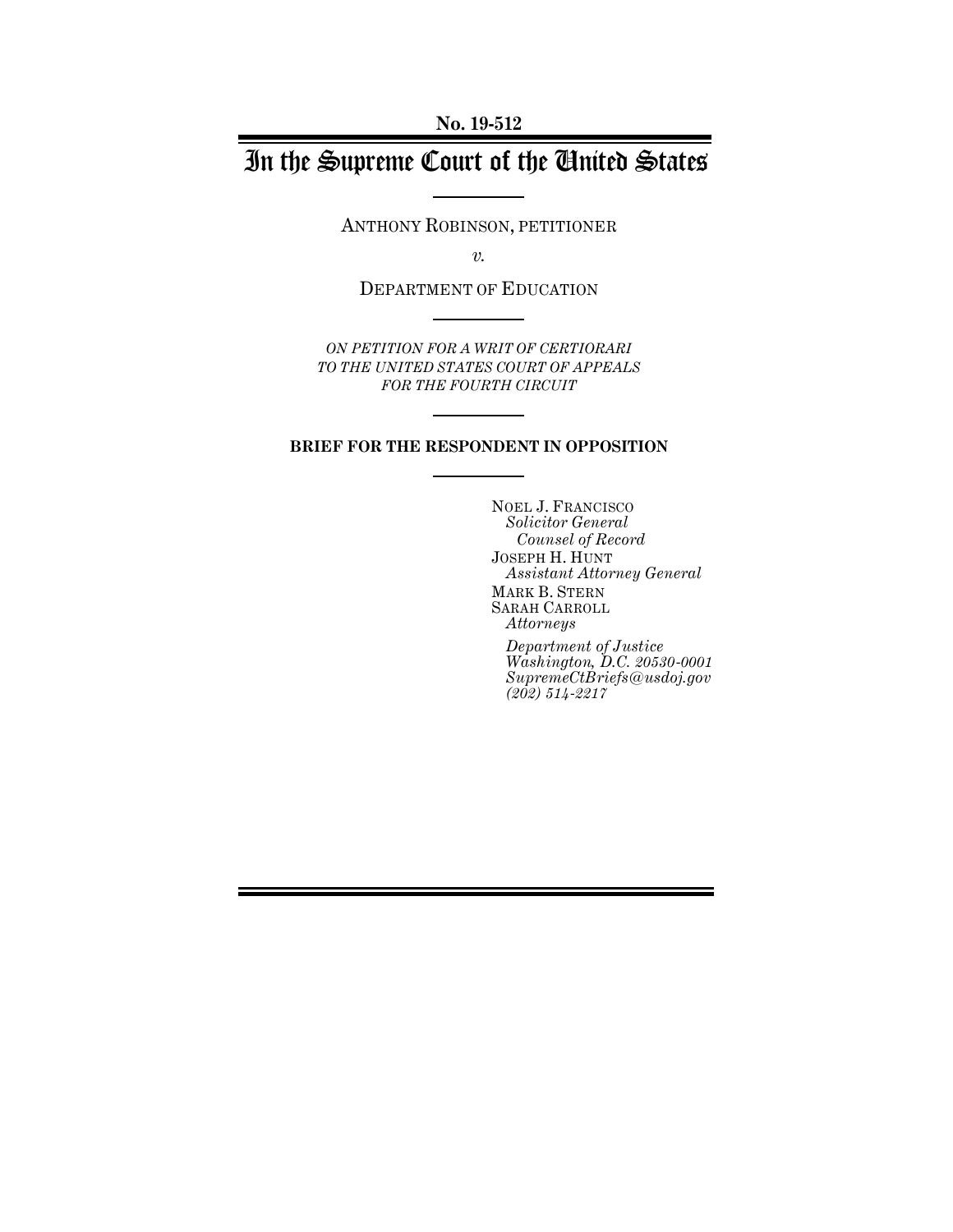### **QUESTION PRESENTED**

Whether the civil-liability provisions of the Fair Credit Reporting Act, 15 U.S.C. 1681 *et seq.*, unequivocally and unambiguously waive the sovereign immunity of the United States.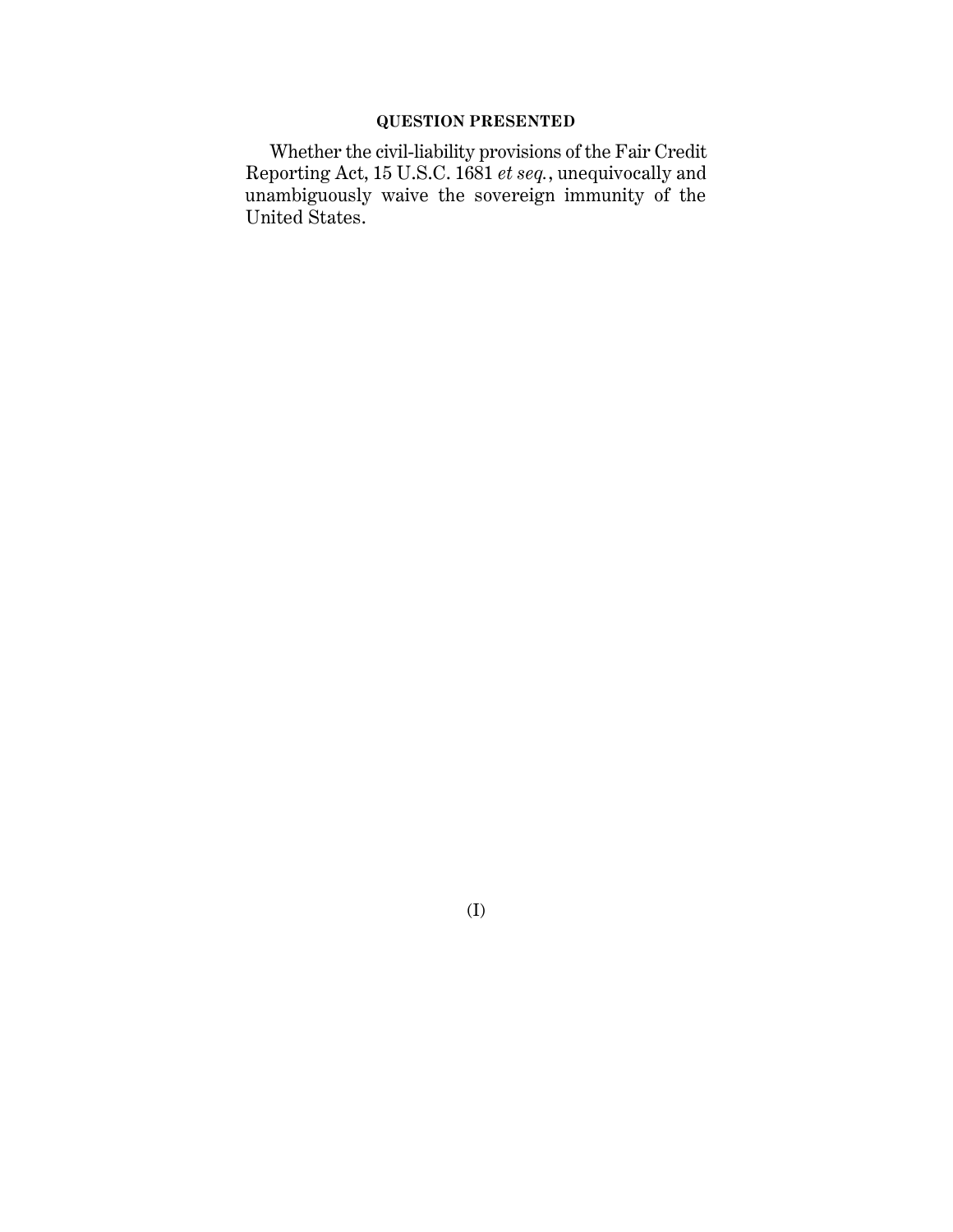### **ADDITIONAL RELATED PROCEEDINGS**

United States District Court (D. Md.):

*Robinson* v. *Pennsylvania Higher Education Assistance Agency*, No. 15-cv-79 (Apr. 3, 2017)

United States Court of Appeals (4th Cir.):

*Robinson* v. *United States Department of Education*, No. 18-1822 (Mar. 6, 2019)

(II)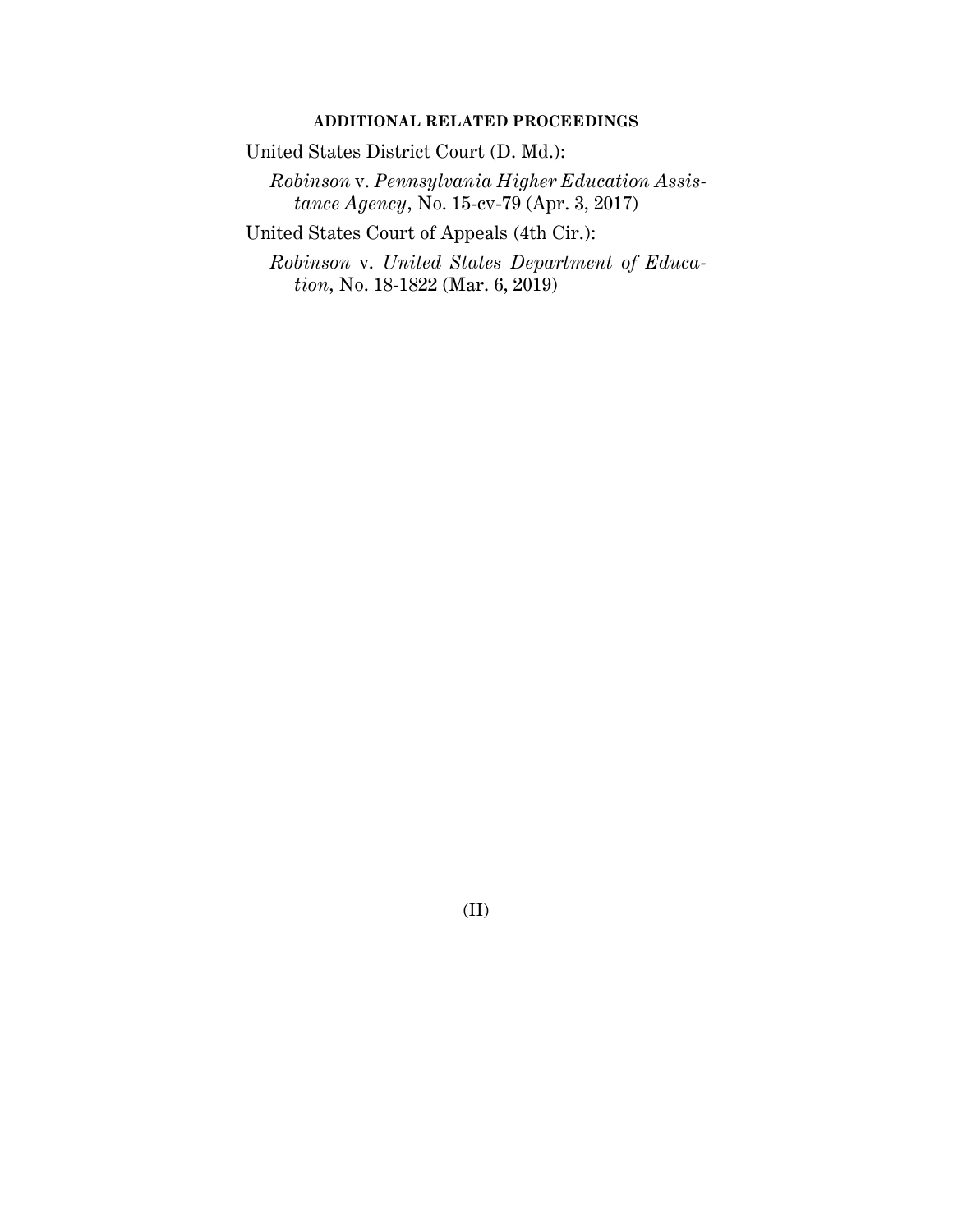### **TABLE OF CONTENTS**

Page

### **TABLE OF AUTHORITIES**

### Cases:

| <b>Bormes v. United States:</b>                                |
|----------------------------------------------------------------|
| 568 U.S. 6 (2012), vacated and remanded,                       |
|                                                                |
|                                                                |
| Daniel v. National Park Service, 891 F.3d 762                  |
|                                                                |
|                                                                |
| Dumas v. GC Services, L.P., No. 18-cv-12992,                   |
| 2019 WL 529260 (E.D. Mich. Feb. 11, 2019)  24                  |
| Employees of the Department of Public Health &                 |
| Welfare v. Department of Public Health & Welfare,              |
|                                                                |
|                                                                |
| <i>Franchise Tax Board v. Hyatt, 139 S. Ct. 1485 (2019) 15</i> |
| Henson v. Santander Consumer USA Inc.,                         |
|                                                                |
| Johnson v. Trans Union, LLC, No. 16-cv-1240,                   |
|                                                                |
| Koons Buick Pontiac GMC, Inc. v. Nigh,                         |
|                                                                |
|                                                                |
| Library of Congress v. Shaw, 478 U.S. 310 (1986)  13           |

(III)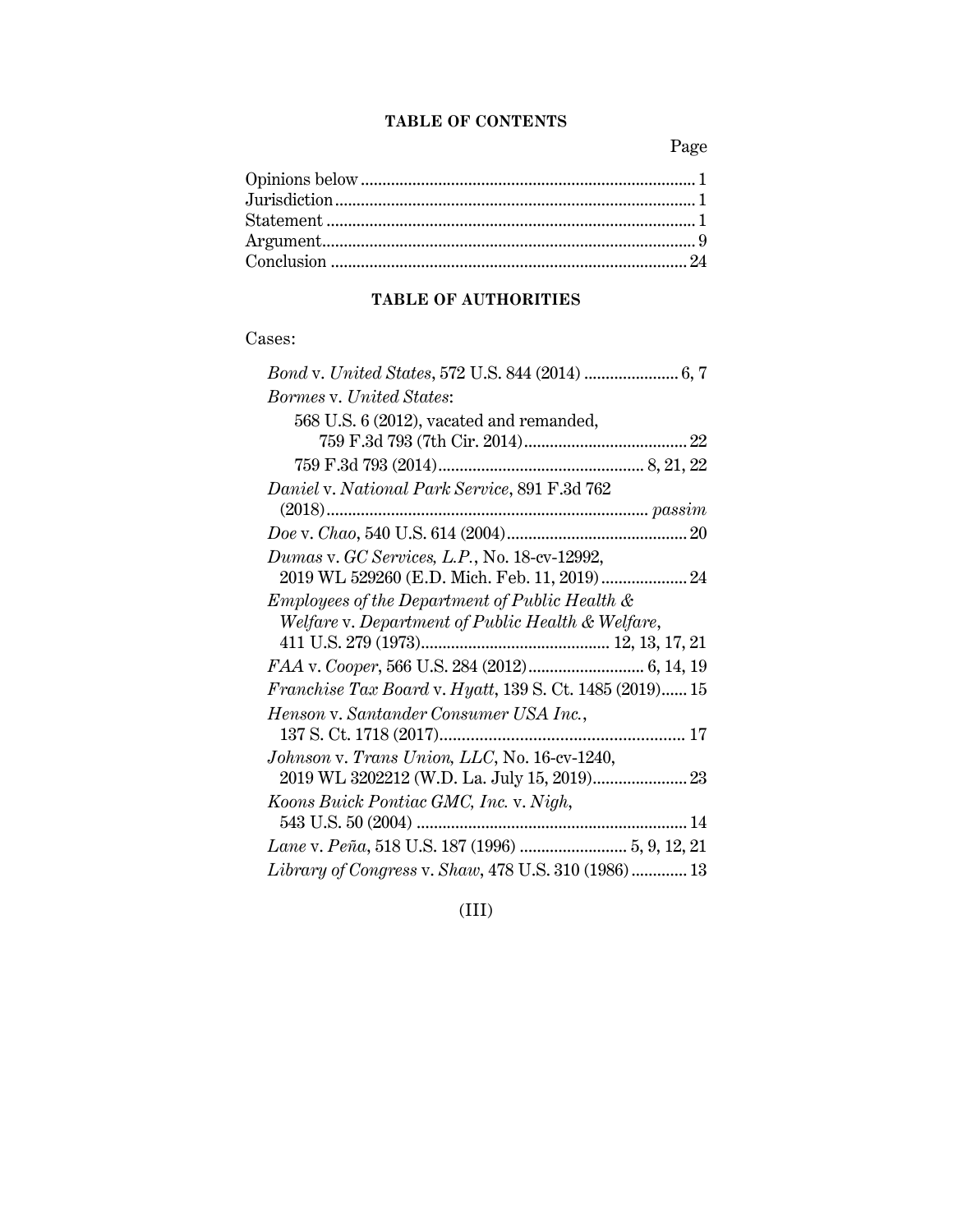| Cases—Continued:                                                                                                               | Page |
|--------------------------------------------------------------------------------------------------------------------------------|------|
| Marzoug v. United States Department of<br>Education, No. 18-cv-13616, 2019 WL 2996177                                          |      |
| McCulloch v. Maryland, 17 U.S. (4 Wheat.) 316                                                                                  |      |
| Meyers v. Oneida Tribe of Indians of Wisconsin,<br>836 F.3d 818 (7th Cir. 2016), cert. denied,                                 |      |
| Office of Personnel Management v. Richmond,                                                                                    |      |
| Return Mail, Inc. v. United States Postal Service,                                                                             |      |
| Russ v. United States Department of Education,                                                                                 |      |
| Seminole Tribe of Florida v. Florida, 517 U.S. 44                                                                              |      |
| $(1996)$                                                                                                                       |      |
| Smith v. Pennsylvania Higher Education<br>Assistance Agency, No. 18-cv-10162,<br>2019 WL 3219896 (E.D. Mich. July 17, 2019) 24 |      |
| Sossamon v. Texas, 563 U.S. 277 (2011)  9, 16, 21                                                                              |      |
| Star Athletica, L.L.C. v. Varsity Brands, Inc.,                                                                                |      |
|                                                                                                                                |      |
| Tillery v. United States Department of Education,<br>No. 18-cv-3256, 2019 WL 3413518                                           |      |
|                                                                                                                                |      |
| United States v. Bormes, 568 U.S. 6 (2012),<br>vacated and remanded, 759 F.3d 793 (7th Cir. 2014) 22                           |      |
| United States v. Chemical Foundation, Inc.,                                                                                    |      |
| United States v. Cooper Corp., 312 U.S. 600 (1941) 10                                                                          |      |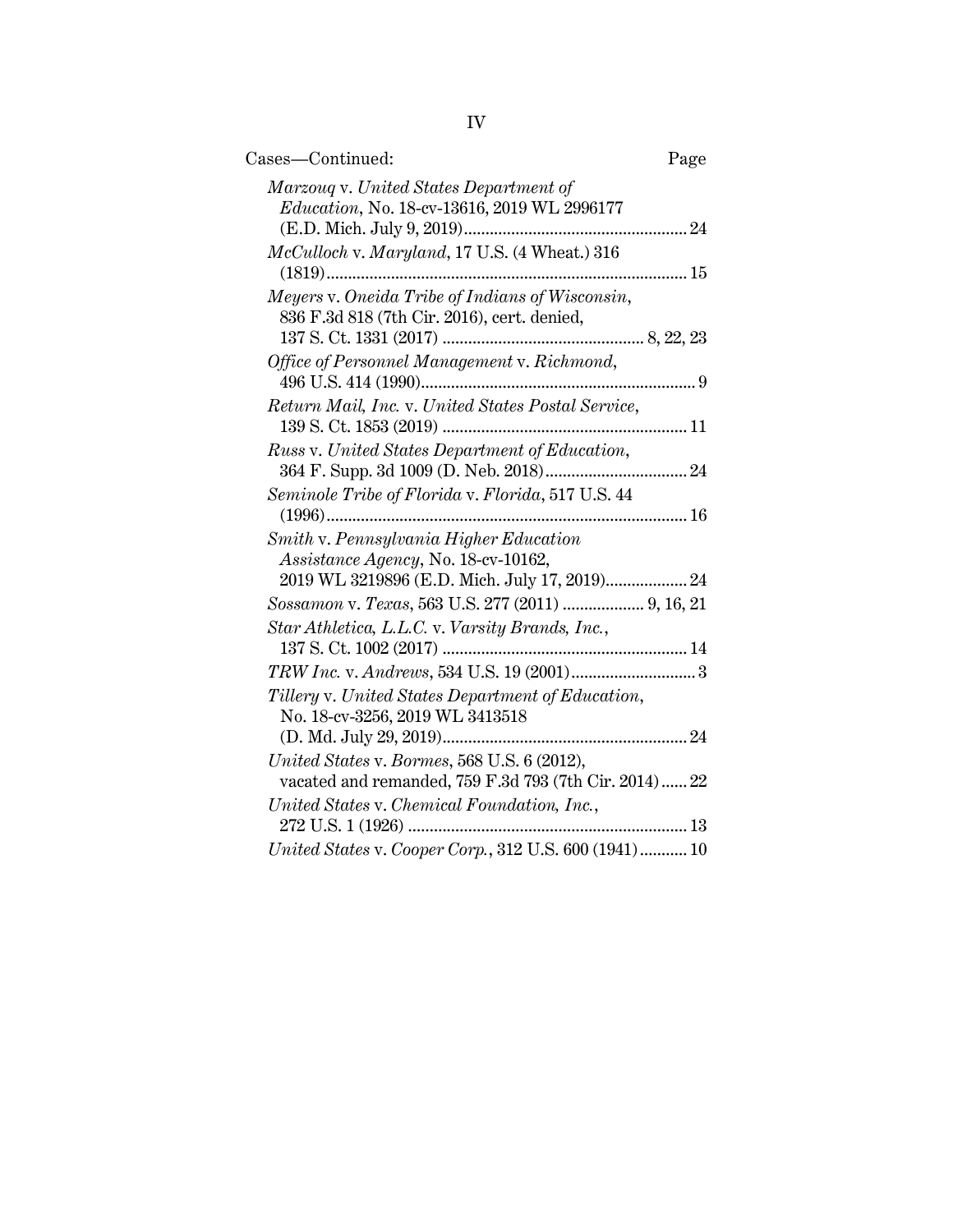| Cases-Continued:<br>Page                                                                    |
|---------------------------------------------------------------------------------------------|
| United States v. Idaho ex rel. Director, Idaho<br>Department of Water Resources, 508 U.S. 1 |
|                                                                                             |
| United States Department of Energy v. Ohio,                                                 |
|                                                                                             |
| Vermont Agency of Natural Resources v. United                                               |
| States ex rel. Stevens, 529 U.S. 765 (2000)  6, 21                                          |
| Constitution, statutes, and regulations:                                                    |
| U.S. Const. Art. I, § 8 (Commerce Clause) 16                                                |
| Consumer Credit Reporting Reform Act of 1996,                                               |
| Pub. L. No. 104-208, Div. A, Tit. II, Subtit. D,                                            |
|                                                                                             |
| Sec. 2403, 110 Stat. 3009-430 to 3009-431  11                                               |
|                                                                                             |
|                                                                                             |
|                                                                                             |
|                                                                                             |
|                                                                                             |
|                                                                                             |
|                                                                                             |
|                                                                                             |
|                                                                                             |
| Sec. 2416, 110 Stat. 3009-450 to 3009-451  4, 11, 15                                        |
| Sec. 2417, 110 Stat. 3009-451 to 3009-452  4, 11, 15                                        |
| Dodd-Frank Wall Street Reform and Consumer                                                  |
| Protection Act, Pub. L. No. 111-203, Tit. X,                                                |
| Subtit. H, § 1088(a)(10), 124 Stat. 2088-2090                                               |
|                                                                                             |
| Equal Credit Opportunity Act, 15 U.S.C. 1691 et seq 21                                      |
|                                                                                             |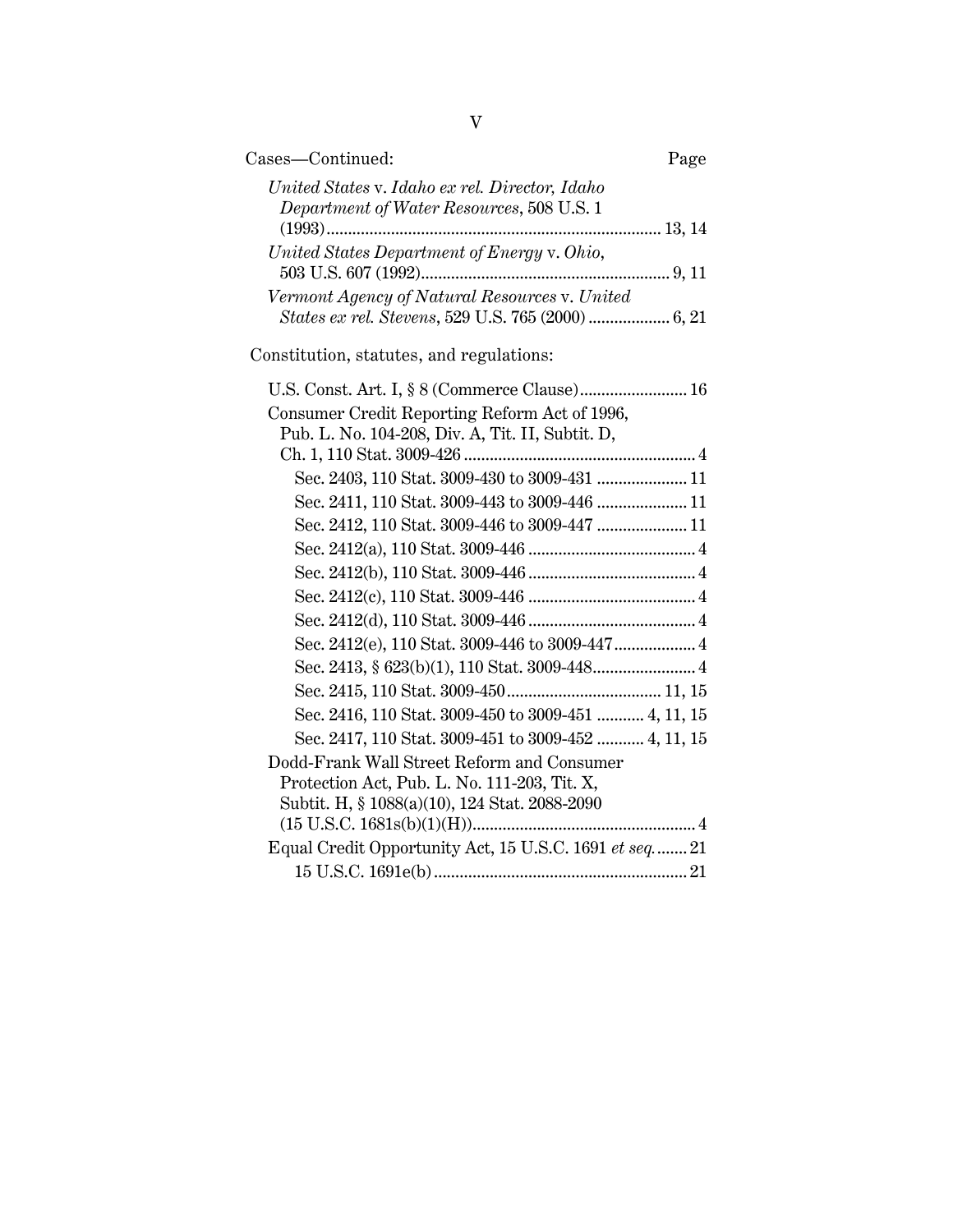| Statutes and regulations-Continued:                      | Page |
|----------------------------------------------------------|------|
| Fair Credit Reporting Act, Pub. L. No. 91-508,           |      |
|                                                          |      |
|                                                          |      |
| $§ 602(a)(4), 84 \text{ Stat. } 1128 \dots 128 \dots 13$ |      |
|                                                          |      |
|                                                          |      |
|                                                          |      |
|                                                          |      |
| $§ 604(3), 84 \text{ Stat. } 1129 \dots 13$              |      |
|                                                          |      |
|                                                          |      |
|                                                          |      |
|                                                          |      |
|                                                          |      |
|                                                          |      |
|                                                          |      |
|                                                          |      |
|                                                          |      |
|                                                          |      |
|                                                          |      |
|                                                          |      |
|                                                          |      |
|                                                          |      |
|                                                          |      |
|                                                          |      |
|                                                          |      |
|                                                          |      |
|                                                          |      |
|                                                          |      |
|                                                          |      |
|                                                          |      |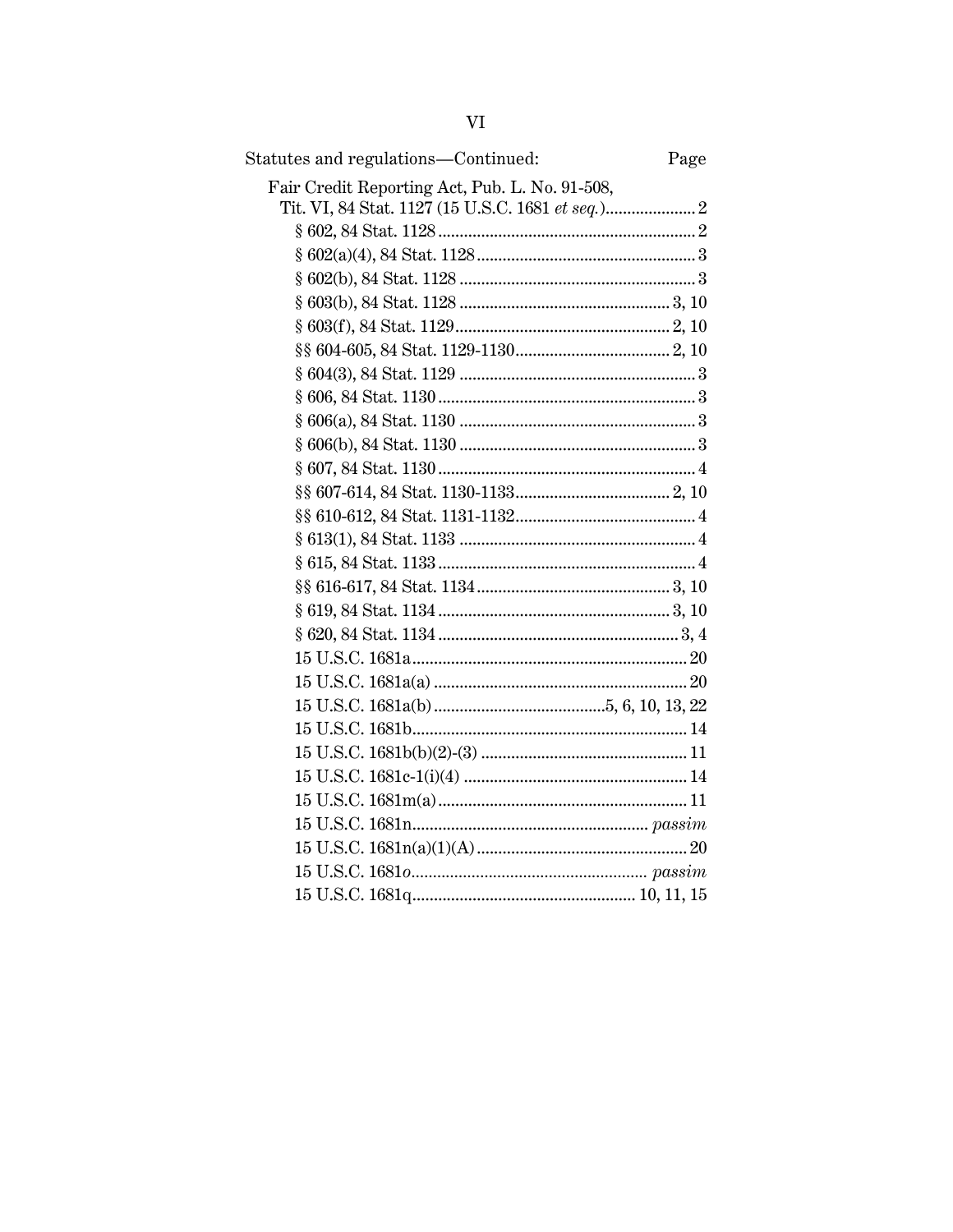| ٠ | ×, | ×, |
|---|----|----|
|   |    |    |

| Statutes and regulations-Continued:                                                                        | Page |
|------------------------------------------------------------------------------------------------------------|------|
|                                                                                                            |      |
|                                                                                                            |      |
|                                                                                                            |      |
|                                                                                                            |      |
|                                                                                                            |      |
|                                                                                                            |      |
| Fair Labor Standards Act of 1938, 29 U.S.C. 201                                                            |      |
|                                                                                                            |      |
|                                                                                                            |      |
| Federal Tort Claims Act:                                                                                   |      |
|                                                                                                            |      |
|                                                                                                            |      |
| Intelligence Authorization Act for Fiscal Year 1996,<br>Pub. L. No. 104-93, Tit. VI, Sec 601(a), § 624(i), |      |
|                                                                                                            |      |
|                                                                                                            |      |
| Privacy Act of 1974, Pub. L. No. 93-579, 88 Stat. 1896                                                     |      |
|                                                                                                            |      |
|                                                                                                            |      |
|                                                                                                            |      |
|                                                                                                            |      |
|                                                                                                            |      |
|                                                                                                            |      |
|                                                                                                            |      |
|                                                                                                            |      |
|                                                                                                            |      |
|                                                                                                            |      |
|                                                                                                            |      |
|                                                                                                            |      |
|                                                                                                            |      |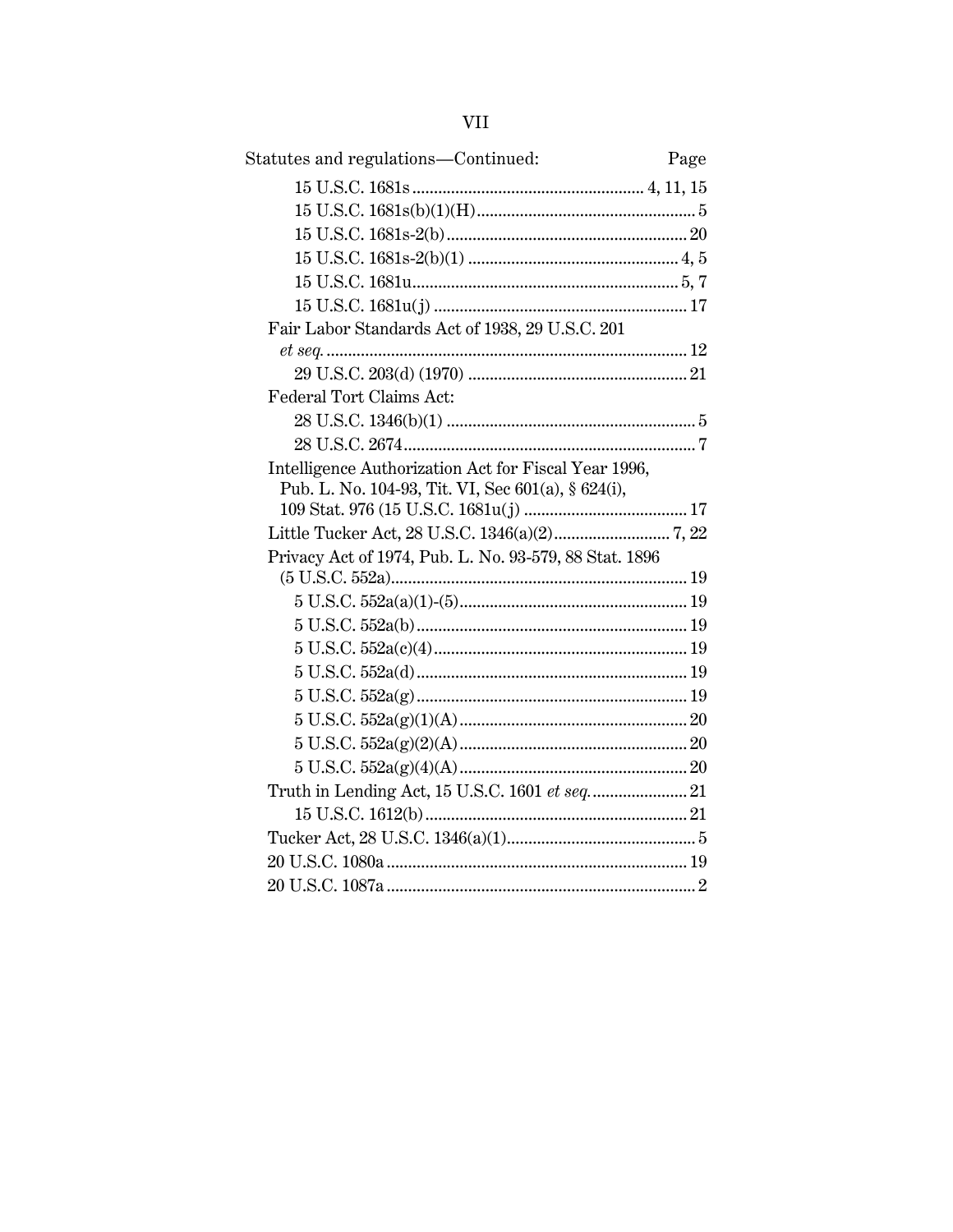## VIII

| Statutes and regulations-Continued: | Page |
|-------------------------------------|------|
|                                     |      |
|                                     |      |
|                                     |      |

### Miscellaneous:

| H.R. Rep. No. 486, 103d Cong., 2d Sess. (1994)  18 |  |
|----------------------------------------------------|--|
| Joseph W. Mead, Interagency Litigation and Article |  |
|                                                    |  |
|                                                    |  |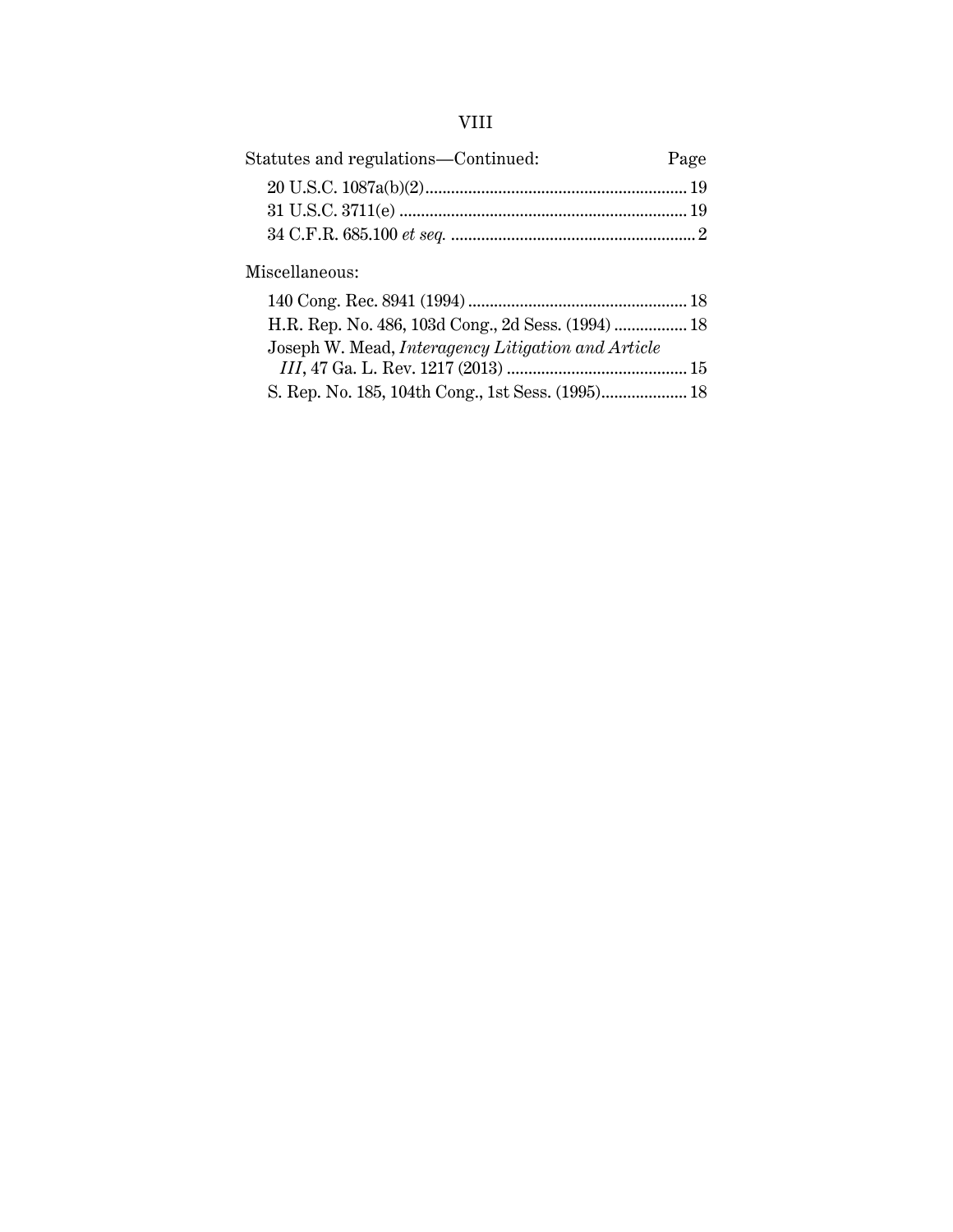# In the Supreme Court of the United States

No. 19-512

ANTHONY ROBINSON, PETITIONER

*v.*

DEPARTMENT OF EDUCATION

*ON PETITION FOR A WRIT OF CERTIORARI TO THE UNITED STATES COURT OF APPEALS FOR THE FOURTH CIRCUIT* 

#### **BRIEF FOR THE RESPONDENT IN OPPOSITION**

#### **OPINIONS BELOW**

The opinion of the court of appeals (Pet. App. 3-22) is reported at 917 F.3d 799. The opinion of the district court (Pet. App. 23-30) is not published in the Federal Supplement but is available at 2017 WL 5466673. A prior opinion of the district court (Pet. App. 31-44) also is not published in the Federal Supplement but is available at 2017 WL 1277429.

#### **JURISDICTION**

The judgment of the court of appeals was entered on March 6, 2019. A petition for rehearing was denied on May 7, 2019 (Pet. App. 1-2). The petition for a writ of certiorari was filed on August 5, 2019. The jurisdiction of this Court is invoked under 28 U.S.C. 1254(1).

### **STATEMENT**

Petitioner sued the Department of Education and other parties for alleged violations of the Fair Credit

(1)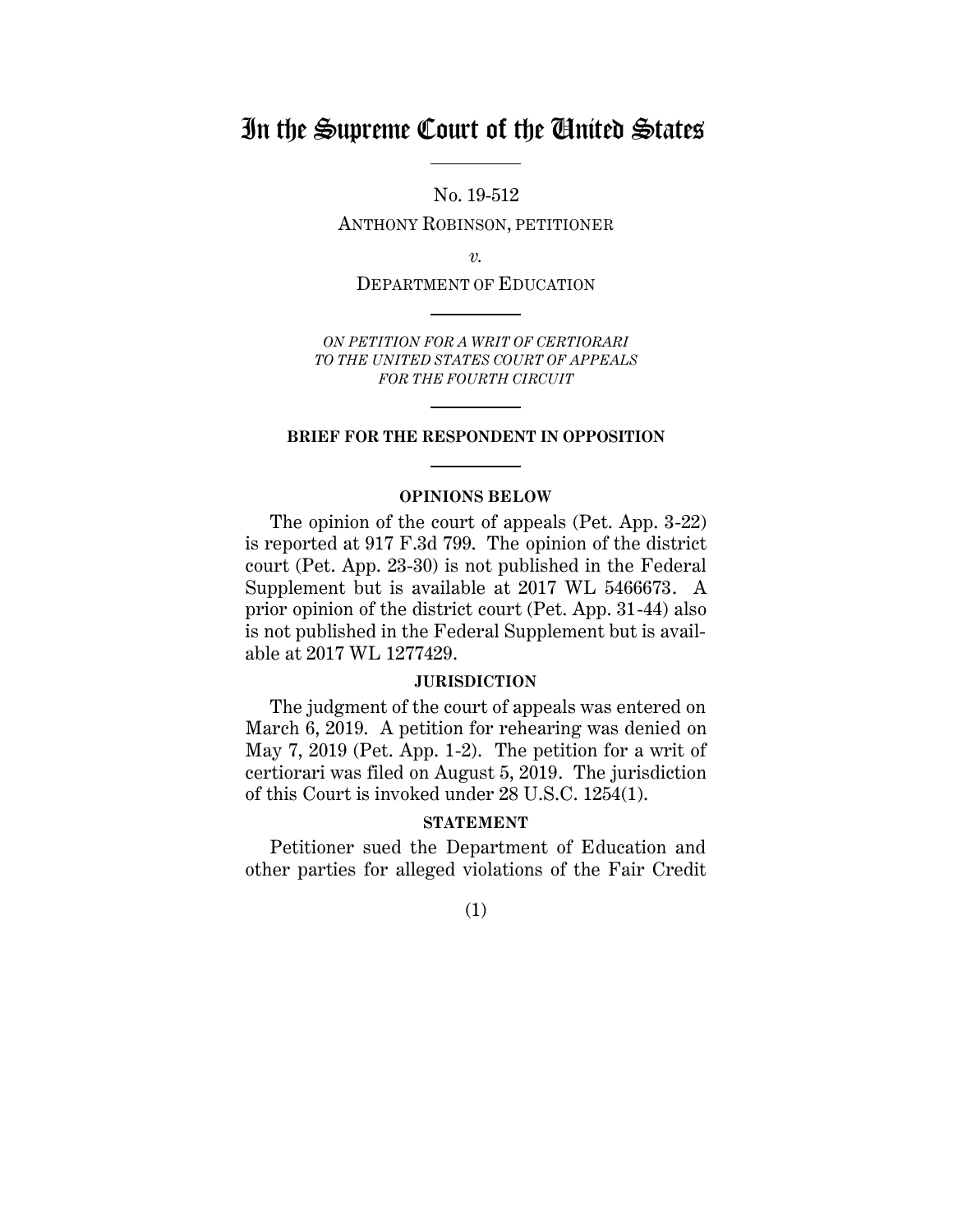Reporting Act (FCRA or 1970 Act), Pub. L. No. 91-508, Tit. VI, 84 Stat. 1127 (15 U.S.C. 1681 *et seq.*), and sought actual, statutory, and punitive damages, plus attorney's fees and costs. See Complaint ¶ 1. The district court dismissed the complaint for lack of subject-matter jurisdiction. Pet. App. 23-30. The court of appeals affirmed. *Id.* at 3-22.

1. The Department of Education administers the William D. Ford Federal Direct Loan Program, under which it makes loans to enable students and parents to pay the costs of attendance at postsecondary schools. See 20 U.S.C. 1087a; 34 C.F.R. 685.100 *et seq.* Petitioner alleges that he "'discovered that there were Direct Loan student loan accounts being reported to his Experian, Equifax, and Trans Union credit reports,' even though he did not 'authorize a student loan account to be opened in his name.'" Pet. App. 5 (citations omitted). Petitioner sued the Department of Education; the Pennsylvania Higher Education Assistance Agency, which services student loans for the Department; and three consumer reporting agencies. See *ibid.* As relevant here, petitioner alleged that the Department violated FCRA by "'failing to fully and properly investigate [petitioner's] disputes' " and " 'failing to review all relevant information' related to his claim." *Id.* at 6 (citations omitted).

As originally enacted in 1970, FCRA principally imposed duties only on "consumer reporting agencies." *E.g.*, 1970 Act, § 602, 84 Stat. 1128. Those are entities engaging in "assembling or evaluating consumer credit information or other information on consumers for the purpose of furnishing consumer reports to third parties." § 603(f), 84 Stat. 1129; see §§ 604-605, 607-614, 84 Stat. 1129-1133. Congress's express goal in imposing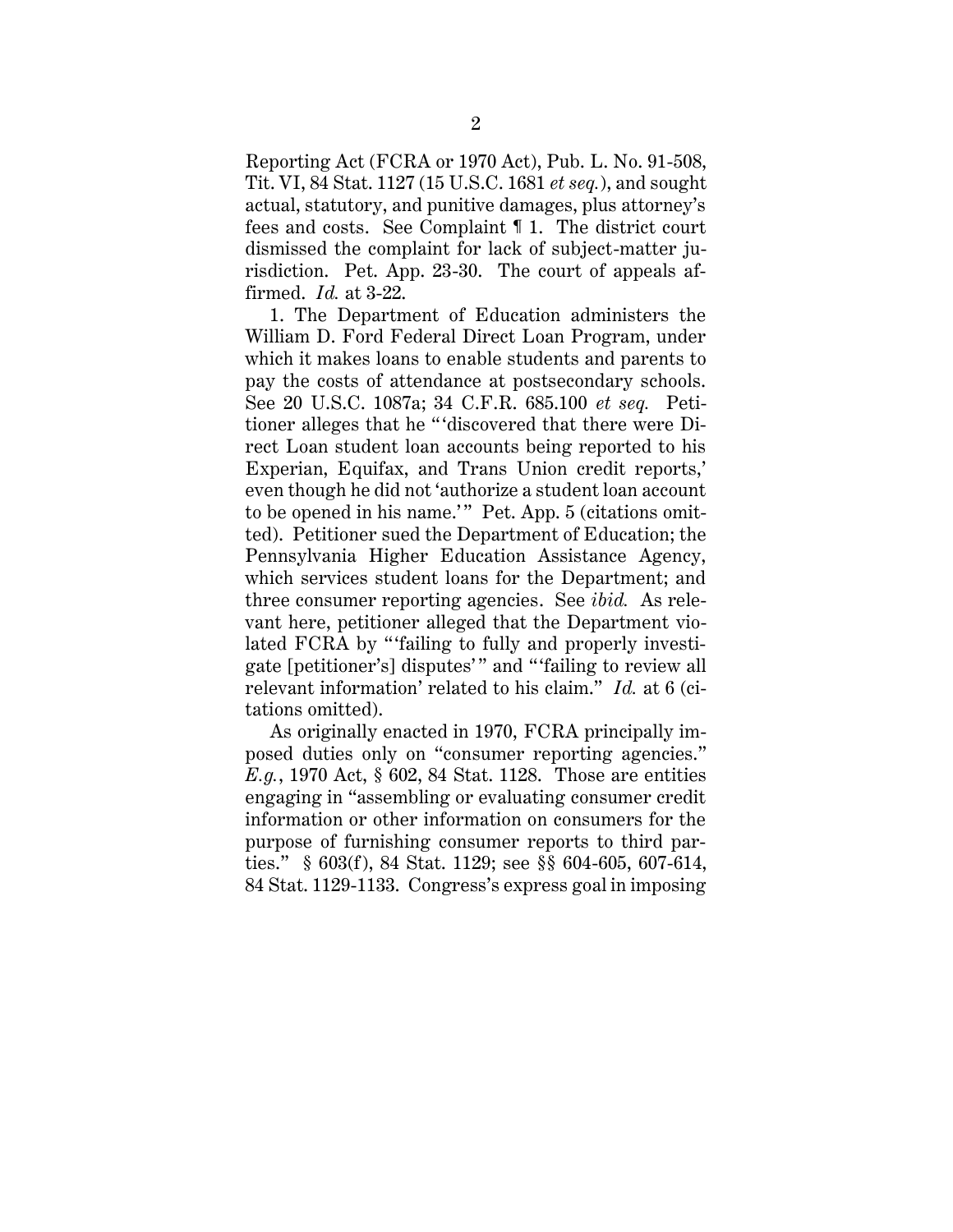those duties was "to require that consumer reporting agencies adopt reasonable procedures for meeting the needs of commerce for consumer credit \* \* \* in a manner which is fair and equitable to the consumer" and with "respect for the consumer's right to privacy."  $\S 602(a)(4)$ and (b), 84 Stat. 1128; see *TRW Inc.* v. *Andrews*, 534 U.S. 19, 23 (2001). In its remedial provisions, the 1970 Act imposed civil liability on "[a]ny consumer reporting agency or user of information" that violated FCRA's provisions, including punitive damages and costs for willful violations. §§ 616-617, 84 Stat. 1134. It also imposed criminal liability on officers and employees of consumer reporting agencies who disclosed consumer information without authorization. § 620, 84 Stat. 1134.

The 1970 Act contained one provision imposing duties on a "person" and one provision imposing liability on a "person." Section 606 imposed certain conditions on when a "person" could "procure or cause to be prepared an investigative consumer report on any consumer." § 606(a), 84 Stat. 1130; see § 606(b), 84 Stat. 1130. And Section 619 imposed criminal liability on "[a]ny person" obtaining consumer information "under false pretenses." § 619, 84 Stat. 1134. The 1970 Act defined "person" to include "any individual, partnership, corporation, trust, estate, cooperative, association, government or governmental subdivision or agency, or other entity." § 603(b), 84 Stat. 1128. The 1970 Act did not otherwise contain any substantive or remedial provisions applying to "persons," as opposed to "consumer reporting agencies" or "users of information." Instead, the statute used "person" or "persons" only in provisions imposing duties on consumer reporting agencies. *E.g.*, § 604(3), 84 Stat. 1129 (identifying circumstances in which a consumer reporting agency may furnish a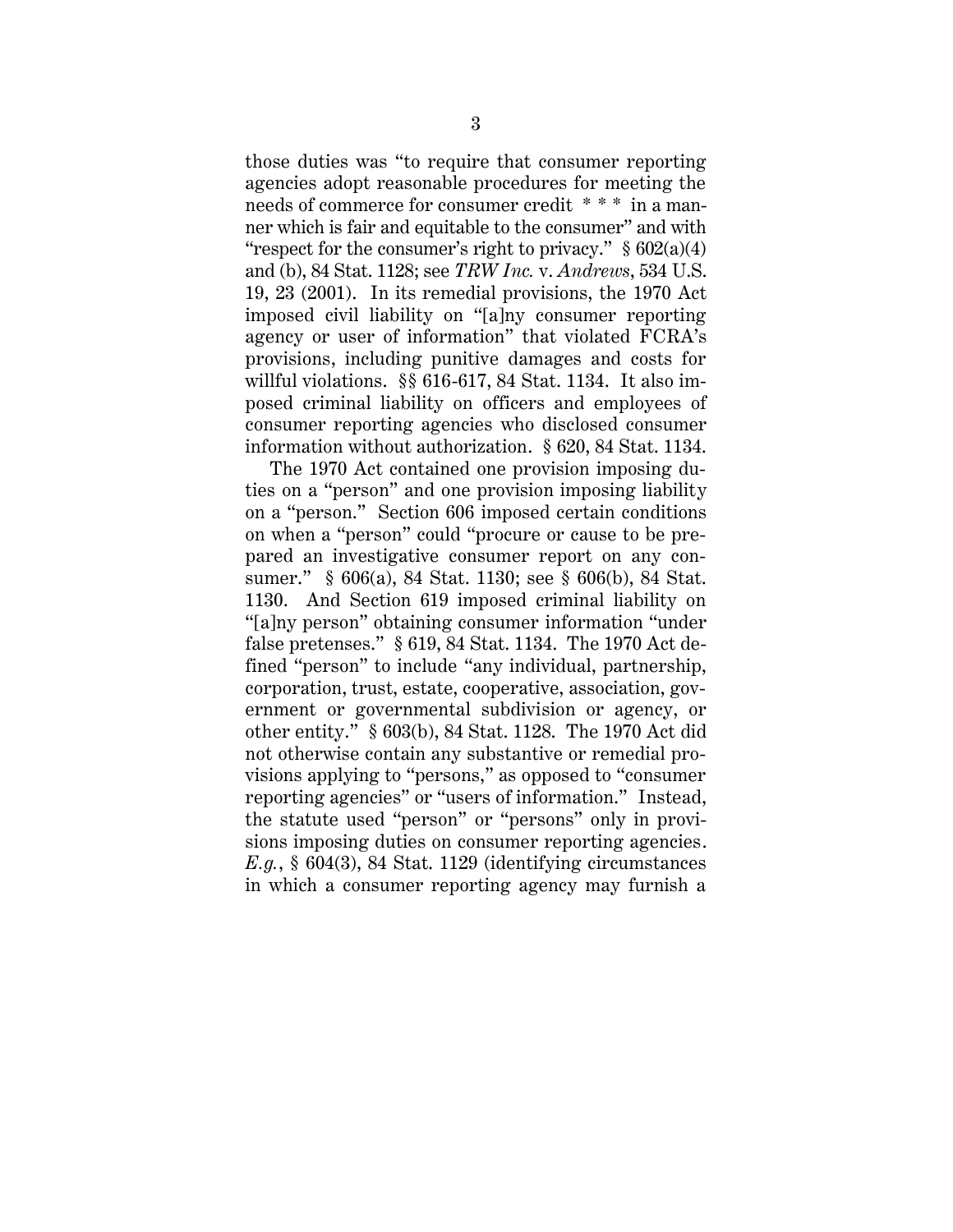consumer report to a "person");  $\S 613(1)$ , 84 Stat. 1133 (requiring consumer reporting agencies to make disclosures to consumers about "the name and address of the person to whom [certain] information is being reported"); see, *e.g.*, §§ 607, 610-612, 615, 620, 84 Stat. 1130-1134.

In 1996, Congress amended FCRA by expanding its regulatory focus from consumer reporting agencies to include persons who furnish information to those agencies and who use credit reports. See Consumer Credit Reporting Reform Act of 1996 (1996 Act), Pub. L. No. 104-208, Div. A, Tit. II, Subtit. D, Ch. 1, 110 Stat. 3009-426. As relevant here, a newly enacted provision obligated a "person" to conduct an investigation and take specific steps "[a]fter receiving notice \* \* \* of a dispute with regard to the completeness or accuracy of any information provided by [the] person to a consumer reporting agency." Sec. 2413, § 623(b)(1), 110 Stat. 3009-448; see 15 U.S.C. 1681s-2(b)(1). The 1996 Act also amended FCRA's remedial provisions to apply to "[a]ny person," not just to "[a]ny consumer reporting agency or user of information." 1996 Act, Sec. 2412(a) and (d), 110 Stat. 3009-446; see 15 U.S.C. 1681n and 1681*o*. It also added provisions for statutory damages and attorney's fees. 1996 Act, Sec. 2412(b), (c), and (e), 110 Stat. 3009-446 to 3009-447; see 15 U.S.C. 1681n and 1681*o*. And it authorized both the Federal Trade Commission (FTC) and state governments to bring actions against "person[s]" who violate FCRA, including to obtain damages and injunctive relief. 1996 Act, Secs. 2416 and 2417, 110 Stat. 3009-450 to 3009-452; see 15 U.S.C. 1681s. (The Bureau of Consumer Financial Protection now shares that enforcement authority with the FTC. See Dodd-Frank Wall Street Reform and Consumer Protection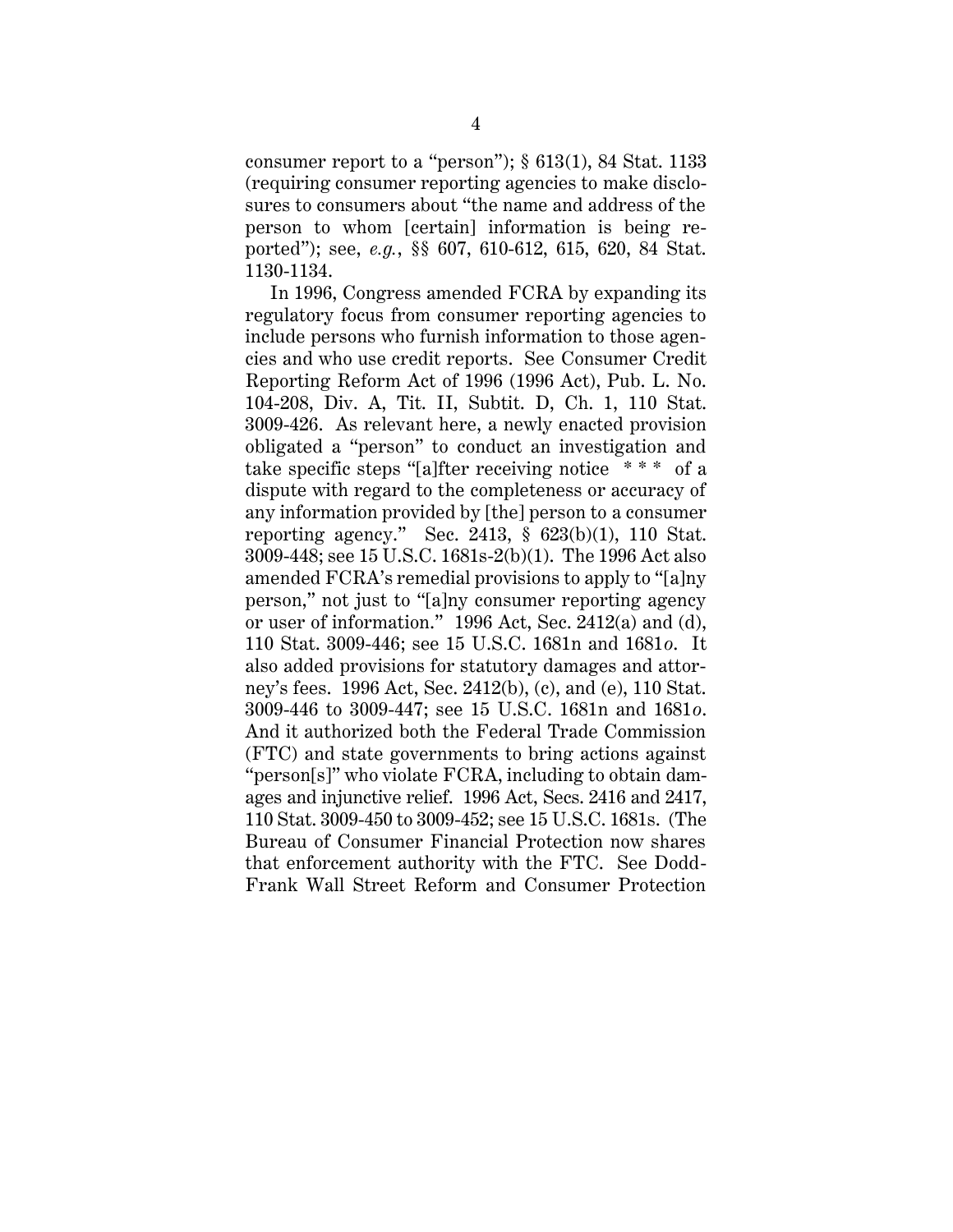Act, Pub. L. No. 111-203, Tit. X, Subtit. H, § 1088(a)(10), 124 Stat. 2088-2090 (15 U.S.C. 1681s(b)(1)(H)).)

Alleging that the Department violated the FCRA provision requiring a "person" to conduct an investigation after receiving notice that it may have provided inaccurate information to a consumer reporting agency, 15 U.S.C. 1681s-2(b)(1), petitioner sought compensatory, statutory, and punitive damages under 15 U.S.C. 1681n and 1681*o*. See Pet. App. 6. As relevant here, the government moved to dismiss petitioner's claims against the Department on the ground that although FCRA's definition of "person" includes "government or governmental subdivision or agency," 15 U.S.C. 1681a(b), that does not clearly and unambiguously waive the sovereign immunity of the United States for purposes of imposing damages. See Pet. App. 6.

2. The district court dismissed petitioner's claims against the Department, Pet. App. 31-44, and denied reconsideration of that dismissal, *id.* at 23-30. Citing this Court's decision in *Lane* v. *Peña*, 518 U.S. 187 (1996), the district court recognized that "[a] waiver of sovereign immunity 'must be unequivocally expressed in statutory text and will not be implied.'" Pet. App. 41 (citation and ellipsis omitted). The court explained that FCRA did not contain any language analogous to the clear waivers of sovereign immunity contained in other statutes, like the Federal Tort Claims Act, 28 U.S.C. 1346(b)(1), or the Tucker Act, 28 U.S.C. 1346(a)(1). Pet. App. 41. The court also observed that FCRA itself contains a provision stating that "any agency or department of the United States" may be held liable for damages for unlawfully disclosing consumer reports to the FBI. See *id.* at 42 (quoting 15 U.S.C. 1681u). The court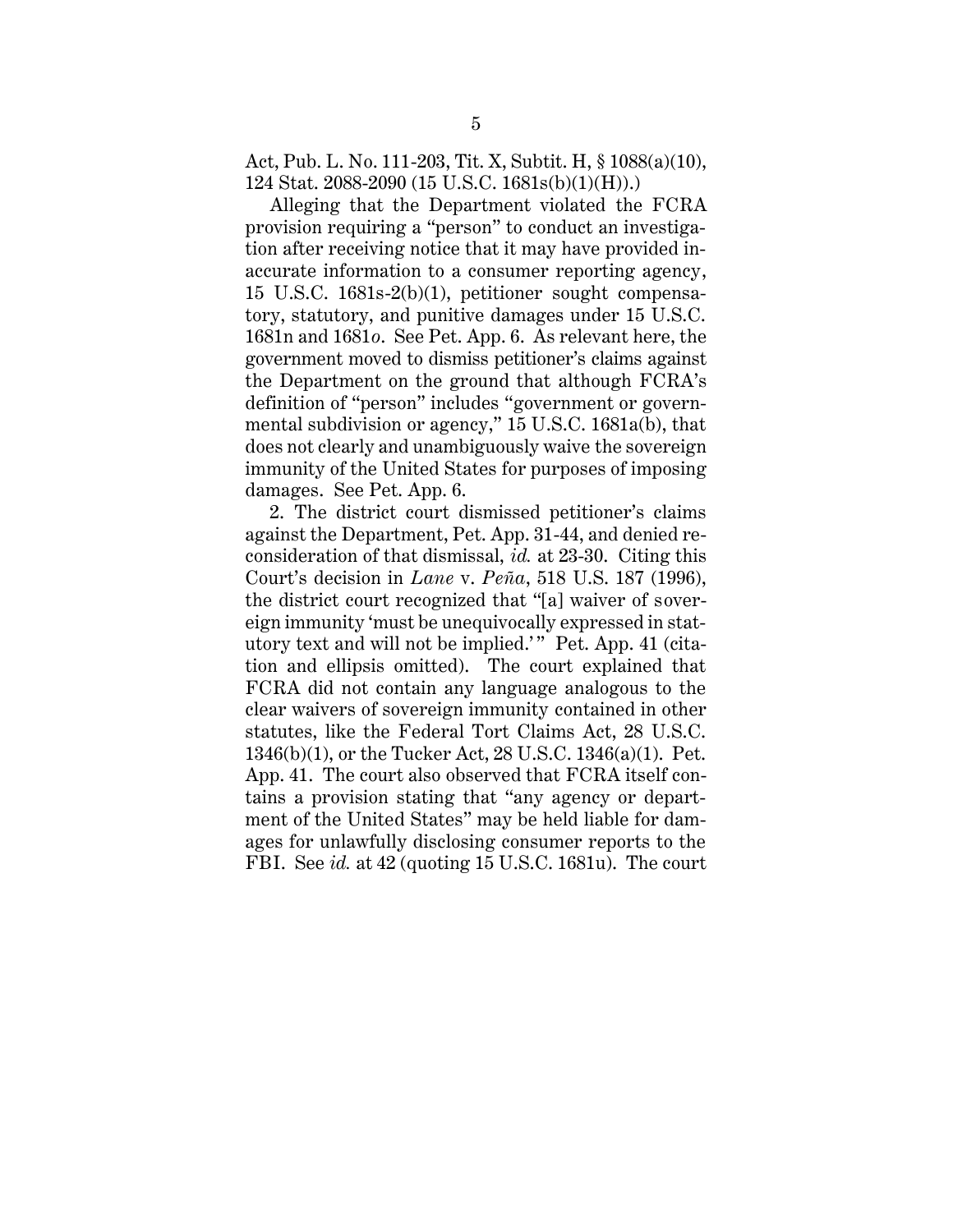explained that "such language in § 1681u would be superfluous and unnecessary" if Sections 1681n and 1681*o* already imposed damages liability on the federal government. *Ibid.* The court also observed that reading "person" to include the United States would expose the federal government not just to actual and statutory damages, but also to punitive damages and criminal liability. *Id.* at 42-43. The court found it "inconceivable" that Congress intended such a result absent a clear statement." *Id.* at 43.

3. The court of appeals affirmed. Pet. App. 3-22. The court recognized that whether FCRA waived the sovereign immunity of the United States was to be determined by "the text of the statute." *Id.* at 10. The court explained that such a waiver " 'must be unequivocally expressed in statutory text," must be "unambiguous," and "will not be implied." *Id.* at 9 (citation omitted). The court further explained that statutory text is ambiguous, and thus precludes a finding of a waiver of sovereign immunity, "if there is a plausible interpretation of the statute that would not authorize money damages against the Government." *Ibid.* (quoting *FAA* v. *Cooper*, 566 U.S. 284, 290-291 (2012)).

The court of appeals acknowledged that FCRA extends civil liability to a "person" in 15 U.S.C. 1681n and 1681*o*, see Pet. App. 10, and that Section 1681a(b) defines "person" to include a "government or governmental subdivision or agency," *id.* at 11 (citation omitted). But the court explained that the " 'longstanding interpretive presumption that "person" does not include the sovereign' \* \* \* applies even when 'person' is elsewhere defined by statute." *Ibid.* (citation omitted). The court observed (*ibid.*), for example, that in *Bond* v. *United States*, 572 U.S. 844 (2014), this Court recognized that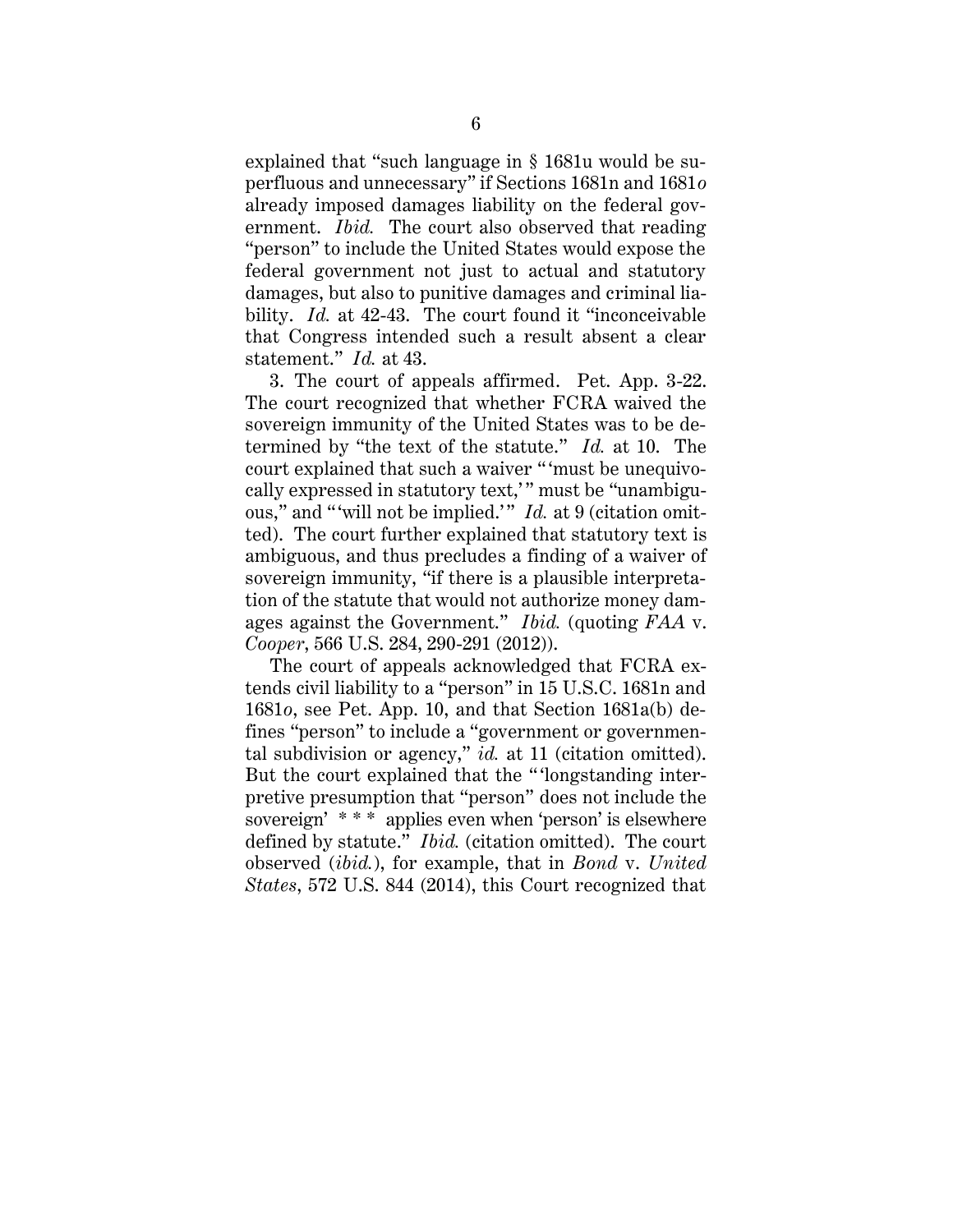"it is not unusual to consider the ordinary meaning of a defined term, particularly when there is dissonance between that ordinary meaning and the reach of the definition." *Id.* at 861.

Applying those principles, the court of appeals found that FCRA did not unambiguously or unequivocally waive sovereign immunity for purposes of liability under Sections 1681n and 1681*o*. The court observed that "statutes waiving sovereign immunity are normally quite clear," Pet. App. 12, such as the Little Tucker Act, 28 U.S.C. 1346(a)(2), the Federal Tort Claims Act, 28 U.S.C. 2674, and other federal statutes, see Pet. App. 12-13 (listing examples). The court explained that petitioner relied on "a far more abbreviated and less clear expression" to establish a waiver of sovereign immunity under FCRA. *Id.* at 13. The court also found FCRA's "explicit waiver of sovereign immunity" in Section 1681u "plain as day," and explained that "[t]he stark contrasts between FCRA's civil liability provisions" and those other examples "serve as strong evidence that Congress did not waive sovereign immunity" in the FCRA provisions at issue here. *Id.* at 14-15.

The court of appeals also explained that reading FCRA to waive sovereign immunity here would lead to absurd results. The court explained that one reason a waiver of sovereign immunity must be "unambiguous and unequivocal" is "to prevent the inadvertent imposition of massive monetary loss" on the government. Pet. App. 9. The court observed, however, that the purported waiver here "would be a very casual one" that could expose the government to massive liability, given its status as "the nation's largest employer and lender." *Id.* at 15. The court also observed that FCRA imposes criminal liability on a "person," and "the prospect of the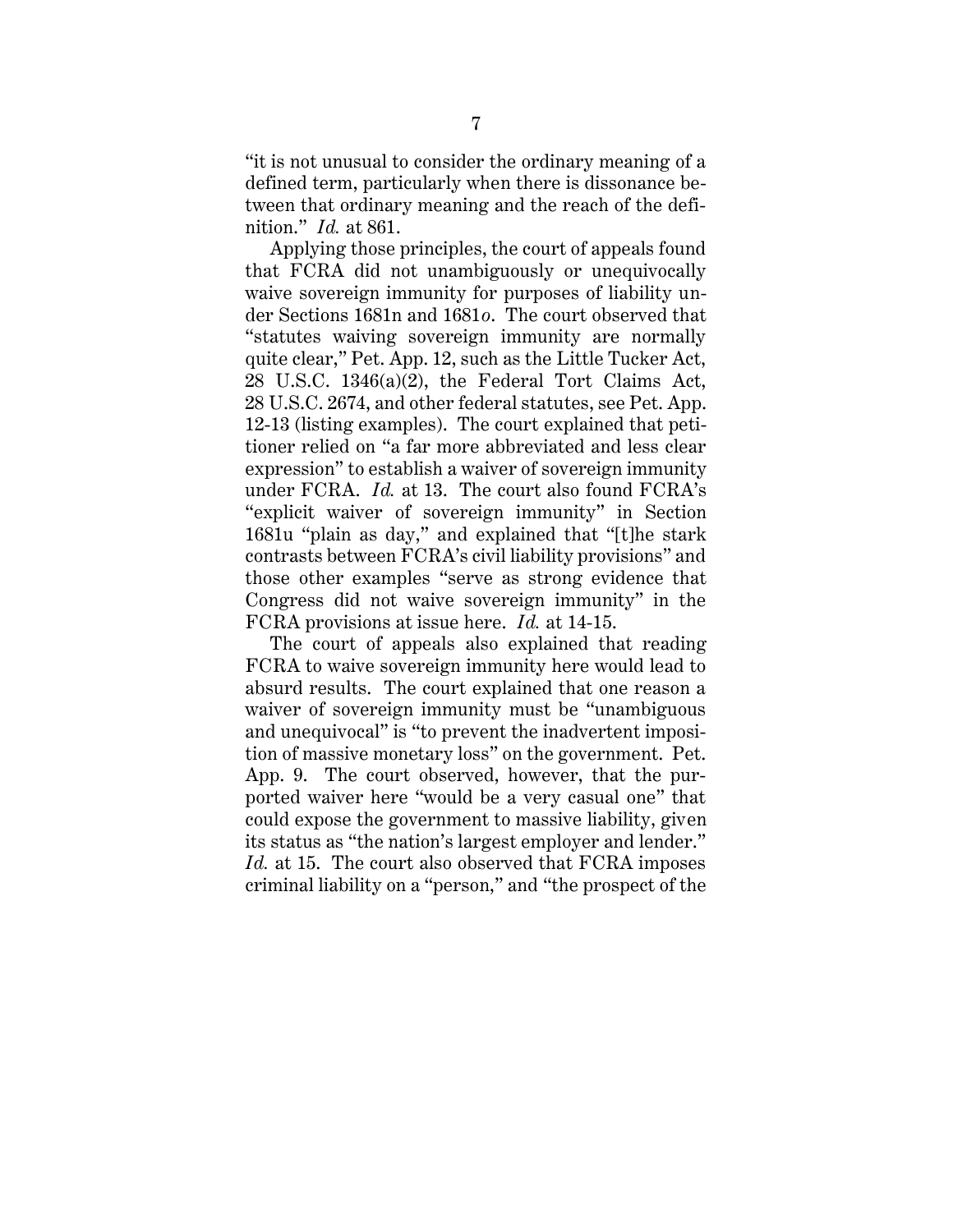government bringing criminal charges against itself " would be "awkward." *Id.* at 16.

Similarly, the court of appeals explained that the FTC, the Bureau of Consumer Financial Protection, and States may civilly enforce FCRA, and "the prospect of the [Bureau's] pursuing a civil action against the United States" or the possibility that the federal government would "expose its fisc to the suits of state attorneys general in such an offhanded manner" would be "odd" and "anomalous," respectively. Pet. App. 17. And the court explained that because the phrase " 'any government'" includes state, tribal, and foreign governments, reading FCRA to waive sovereign immunity would potentially "compromise treaties," "undermine principles of international comity," "cast aside a history of tribal immunity," and "ignore constitutional limits on federal abrogation of state sovereign immunity." *Id.* at 17-18.

The court of appeals observed that the Ninth Circuit also had held in *Daniel* v. *National Park Service*, 891 F.3d 762 (2018), that FCRA does not waive sovereign immunity. See Pet. App. 21. The court explained that *Daniel* "employed a holistic approach in interpreting FCRA to preserve federal sovereign immunity." *Ibid.* (emphasis omitted). The court acknowledged that the Seventh Circuit had reached the opposite conclusion in *Bormes* v. *United States*, 759 F.3d 793 (2014), but also observed that the Seventh Circuit had since "retreated from *Bormes* by upholding tribal sovereign immunity under FCRA, even though federal and tribal governments equally qualify as 'any government' under" the statute. Pet. App. 21 (quoting *Meyers* v. *Oneida Tribe of Indians of Wisconsin*, 836 F.3d 818, 826 (7th Cir. 2016), cert. denied, 137 S. Ct. 1331 (2017)).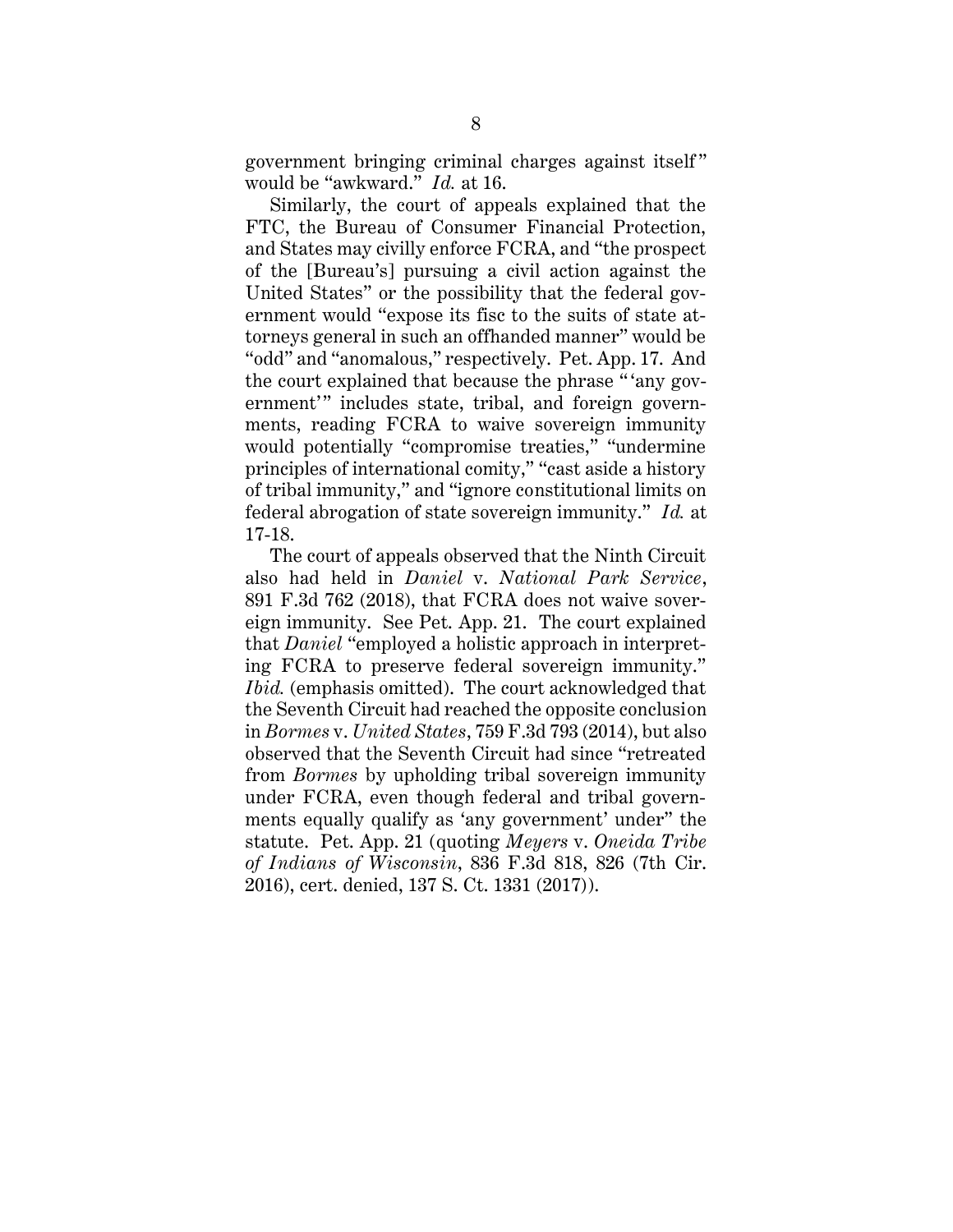#### **ARGUMENT**

Petitioner renews his contention (Pet. 34-48) that FCRA's remedial provisions effect a waiver of the sovereign immunity of the United States. The court of appeals correctly rejected that contention, and its decision does not conflict with any decision of this Court. Although petitioner correctly identifies (Pet. 35-37) a division of authority among the circuits on this question, the only circuit to find a waiver of sovereign immunity in FCRA has since retreated from that position in a subsequent published decision. Any residual tension in the case law thus does not warrant this Court's review.

1. a. The court of appeals correctly held that FCRA's civil damages provisions do not contain the "unequivocal" waiver of sovereign immunity that is necessary to subject the United States to damages actions. *United States Department of Energy* v. *Ohio*, 503 U.S. 607, 615 (1992); see *Lane* v. *Peña*, 518 U.S. 187, 192 (1996). As this Court has explained in the analogous context of state sovereign immunity, "[t]he requirement of a clear statement in the text of [a] statute ensures that Congress has specifically considered state sovereign immunity and has intentionally legislated on the matter," rather than "'legislat[ing] on a sensitive topic inadvertently or without due deliberation." *Sossamon v. Texas*, 563 U.S. 277, 290-291 (2011) (citation omitted); see *id.* at 285 n.4 (observing that the requirement of an "unequivocally expressed" waiver applies equally to state and federal sovereign immunity). The requirement of a clear and unequivocal waiver also ensures that courts will not mistakenly impose burdens on the fisc that Congress did not authorize. See *Office of Personnel Management* v. *Richmond*, 496 U.S. 414, 428, 432 (1990).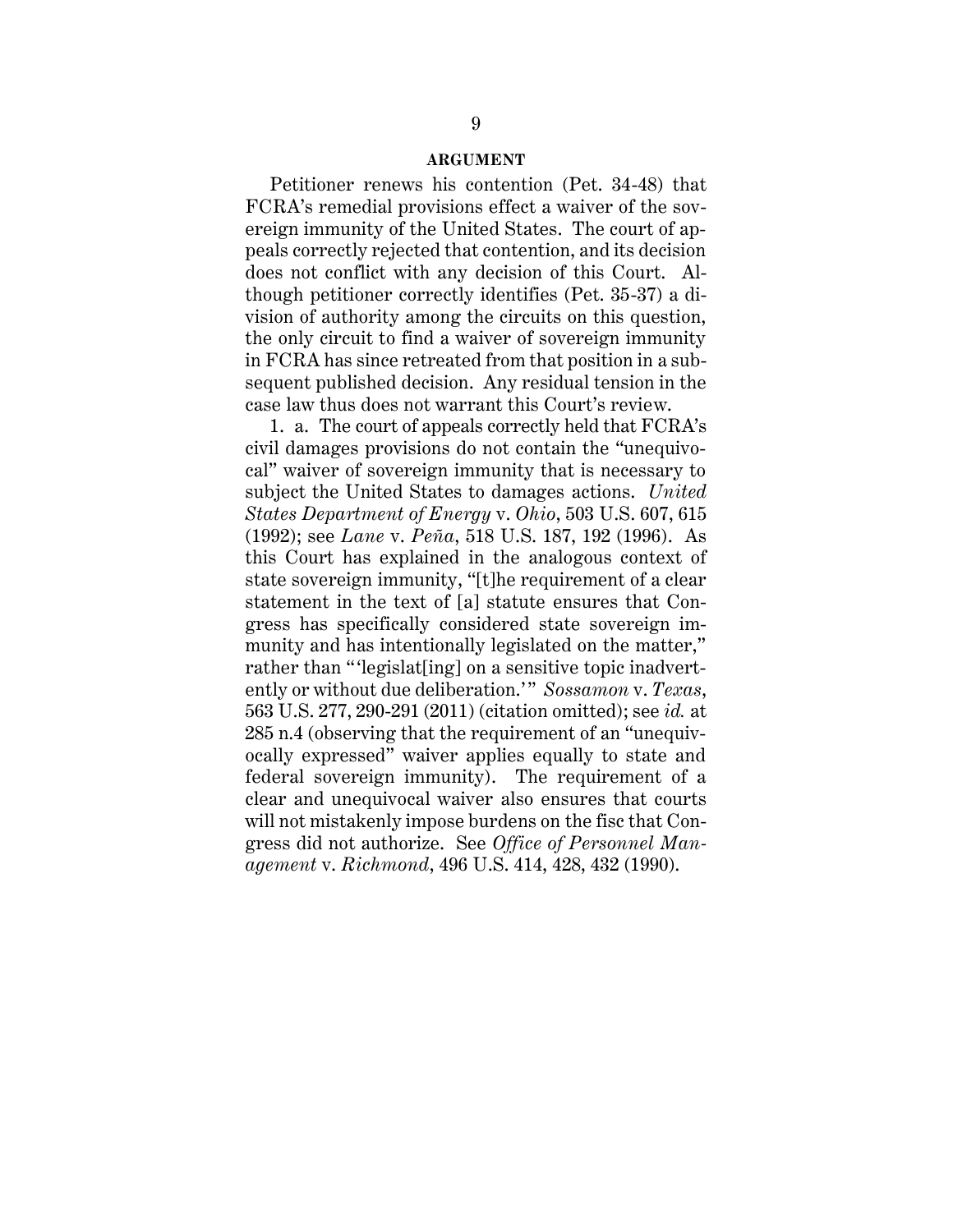Nothing in the text or statutory history of Section 1681n, Section 1681*o,* or the other FCRA provisions at issue here contains an unambiguous and unequivocally expressed waiver of sovereign immunity. Petitioner's argument to the contrary is easily summarized: because Congress defined "person" in the original 1970 Act to include any "government or governmental subdivision or agency," 1970 Act § 603(b), 84 Stat. 1128 (15 U.S.C. 1681a(b)), the 1996 provisions of FCRA imposing liability on "person[s]" also impose liability on the United States. Petitioner's argument is unsound.

The 1970 Act plainly did not waive the sovereign immunity of the United States. As petitioner acknowledges (Pet. 6), FCRA as originally enacted principally regulated "consumer reporting agenc[ies]": entities that aggregate and disseminate personal information about consumers for use by third parties. 1970 Act § 603(f), 84 Stat. 1129; see §§ 604-605, 607-614, 84 Stat. 1129-1133. Consistent with that focus, the civil liability provisions applied only to "consumer reporting agenc[ies]" and "user[s] of information"—not to "person[s]." §§ 616-617, 84 Stat. 1134.

Moreover, Congress did not intend the United States to be deemed a "person" for every provision of the 1970 Act. For example, Section 619 imposed criminal liability, including imprisonment for up to one year, on any "person who knowingly and willingly obtains information on a consumer from a consumer reporting agency under false pretenses." 84 Stat. 1134 (15 U.S.C. 1681q). As the Ninth Circuit has recognized, Congress "never would have thought [that provision] applied to the United States." *Daniel* v. *National Park Service*, 891 F.3d 762, 775 n.12 (2018); see *United States* v. *Cooper Corp.*, 312 U.S. 600, 609 (1941) (explaining that "person" in the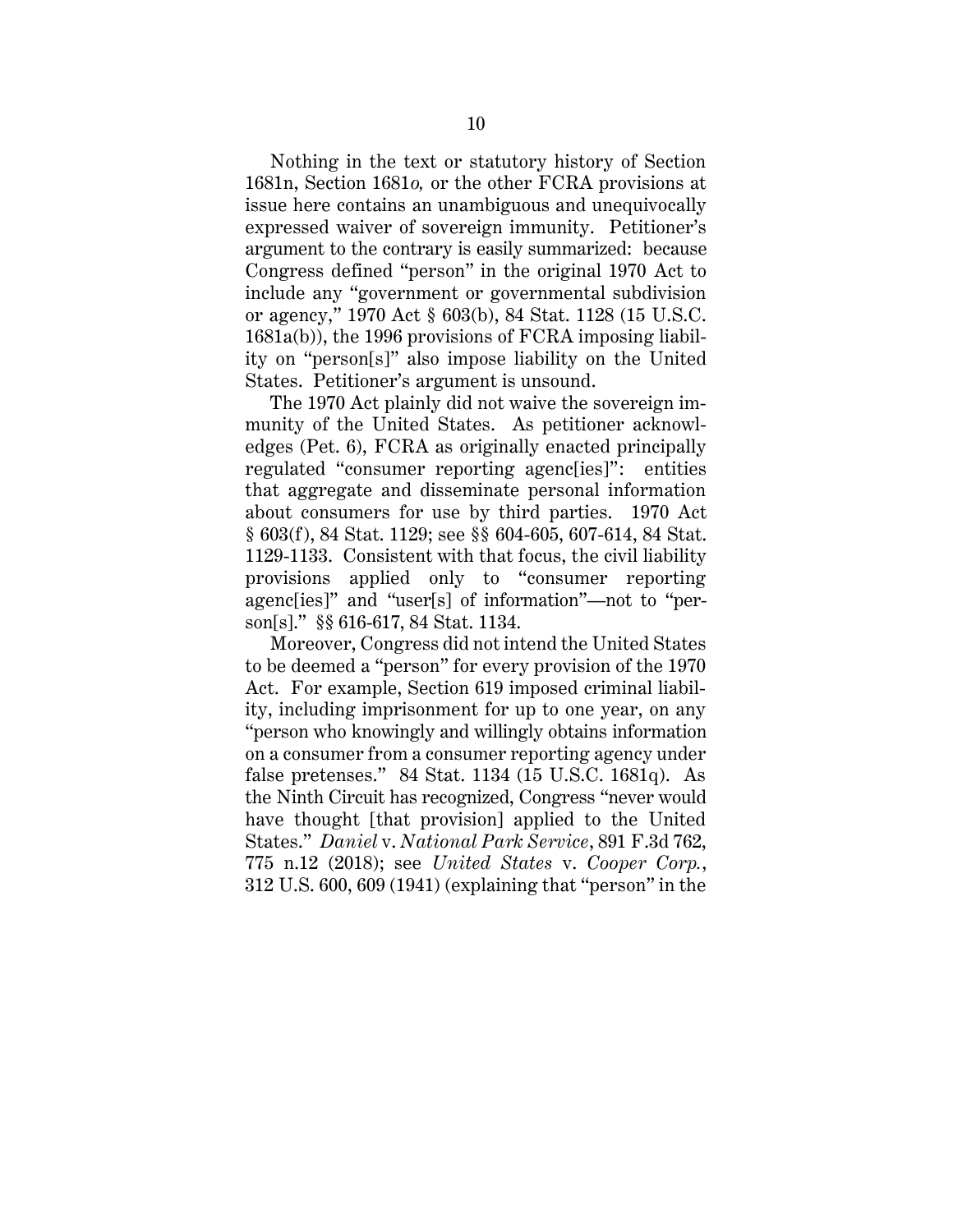antitrust laws must exclude the United States because otherwise it would subject the federal government to criminal liability); cf. *Return Mail, Inc.* v. *United States Postal Service*, 139 S. Ct. 1853, 1863 & n.4 (2019) (observing that a provision relieving the Patent Office of certain confidentiality obligations when "'a person'" is charged "with a criminal offense" is an example of a use of "person" that "plainly excludes the Government") (citation omitted). It is thus clear that notwithstanding the definition of "person" in the 1970 Act, Congress did not intend to waive the sovereign immunity of the United States for purposes of imposing liability.

The 1996 Act cannot properly be construed to change that conclusion. Although that statute expanded FCRA's scope from consumer reporting agencies to include "persons" who provide information to reporting agencies and who make use of credit reports, *e.g.*, Secs. 2403 and 2411, 110 Stat. 3009-430 to 3009-431, 3009-443 to 3009-446 (15 U.S.C. §§ 1681b(b)(2)-(3) and 1681m(a)), its expanded remedial provisions do not contain any language expressing an "unequivocal" waiver of federal sovereign immunity, *Ohio*, 503 U.S. at 615. For example, the 1996 Act increased the criminal penalties applicable to "person[s]," Sec. 2415, 110 Stat. 3009-450 (15 U.S.C. 1681q); added provisions permitting the FTC and state governments to sue "person[s]" in federal court for FCRA violations, including for civil penalties, Secs. 2416 and 2417, 110 Stat. 3009-450 to 3009-452 (codified as amended at 15 U.S.C. 1681s); and made the statute privately enforceable against "person[s]" for actual, statutory, and punitive damages, plus costs and attorney's fees, Sec. 2412, 110 Stat. 3009-446 to 3009-447 (15 U.S.C. 1681*o*).

Yet nothing in the 1996 Act suggests that any of those expanded provisions was intended to apply to the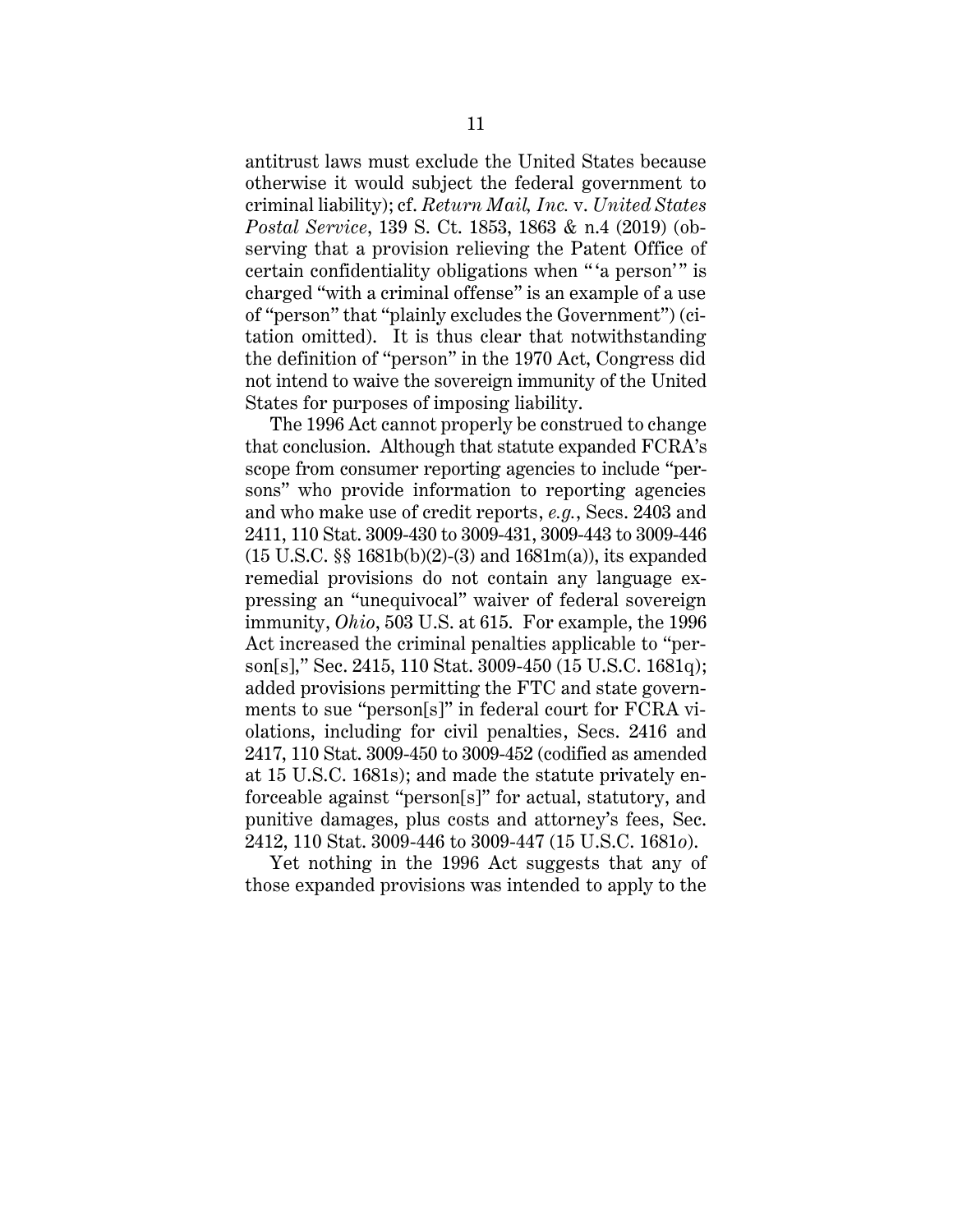United States (or state, tribal, or foreign governments). And because the 1970 Act also did not waive sovereign immunity, the combination of the two statutes cannot be read to have impliedly created such a waiver. As this Court has explained, "[a] waiver of the Federal Government's sovereign immunity must be unequivocally expressed in statutory text, and will not be implied." *Lane*, 518 U.S. at 192 (citation omitted).

*Employees of the Department of Public Health & Welfare* v. *Department of Public Health & Welfare*, 411 U.S. 279 (1973) (*Employees*), illustrates the Court's general refusal to interpret amendments to an existing scheme as allowing new damages actions against the sovereign when neither the text nor history of the amendments affirmatively demonstrates that Congress intended that result. *Employees* concerned an amendment to the Fair Labor Standards Act of 1938 (FLSA), 29 U.S.C. 201 *et seq.*, that expanded the statutory definition of "employer" to include state hospitals. See 411 U.S. at 282-283. The FLSA already provided for civil remedies, including back pay and liquidated damages, against "[a]ny employer who violates the" FLSA's minimum-wage and overtime provisions. *Id.* at 283 (citation omitted). Yet the Court held that the amendment's expansion of the term "employer" to include state hospitals did *not* expose the States who ran those hospitals to damages liability otherwise applicable to an "employer." See *id.* at 284-286. The Court stated that Congress *could* "place new or even enormous fiscal burdens on the States." *Id.* at 284. But under the unequivocalwaiver rule described above, the Court found the FLSA amendments wanting: "[W]e have found not a word in the history of the 1966 amendments to indicate a purpose of Congress to make it possible \* \* \* to sue the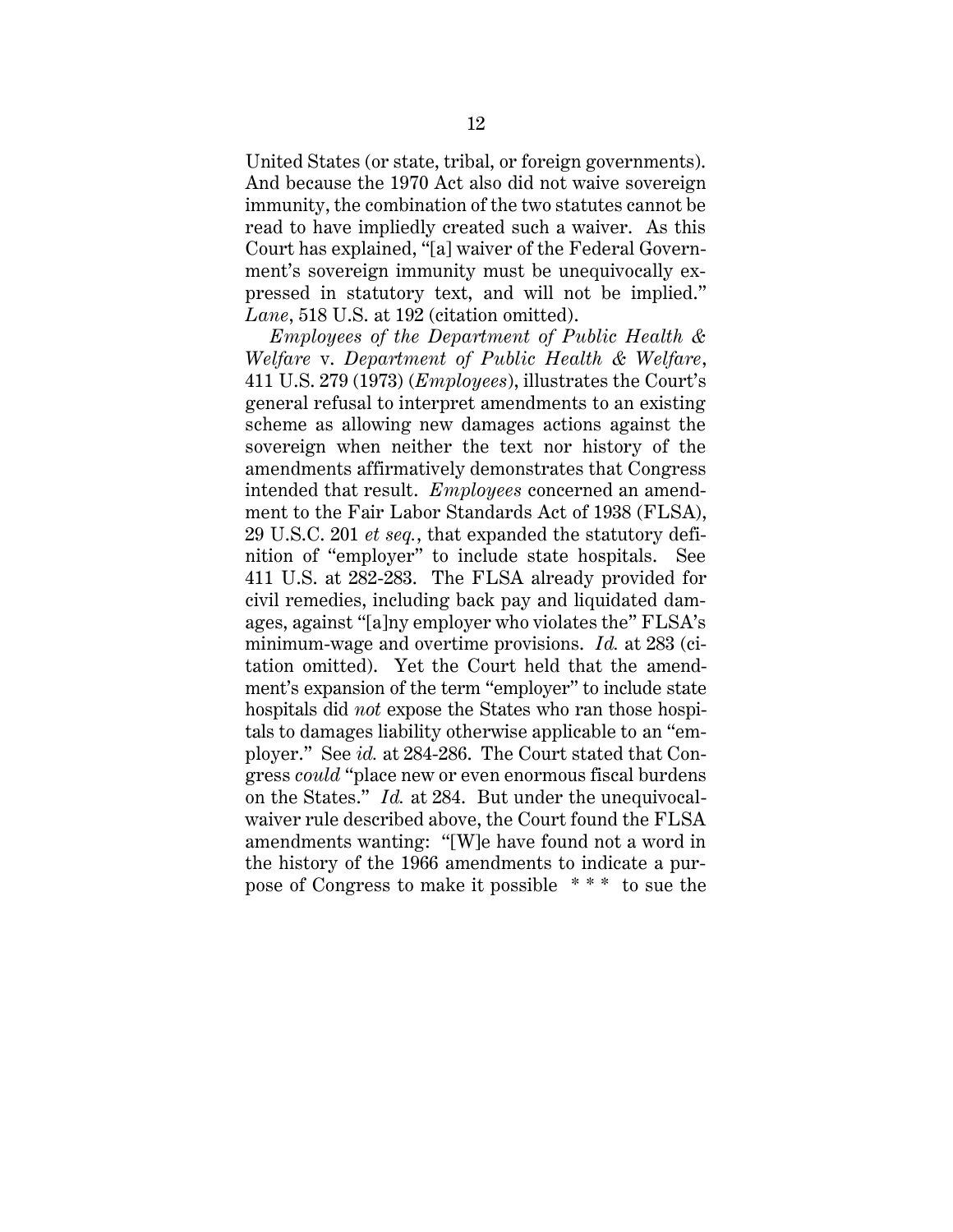State," and therefore "[i]t is not easy to infer that Congress \* \* \* desired silently to deprive the States of an immunity they have long enjoyed under \* \* \* the Constitution." *Id.* at 285.

In *Employees*, Congress expanded a statutory definition of "employer" without amending the substantive liability provisions applicable to "any employer." Here, Congress expanded FCRA's liability provisions to reach "any person" without amending the statutory definition of "person." In neither case, however, did Congress include affirmative language unequivocally waiving sovereign immunity. As with the FLSA amendment in *Employees*, therefore, the 1996 Act should not be read to have exposed the United States to damages liability under FCRA, even on the assumption that the "literal language" of the definitional provision might plausibly be read to impose such liability. *Employees*, 411 U.S. at 283. Indeed, this Court has long refused to read statutes to have waived the sovereign immunity of the United States absent a clear and unambiguous statement, even when the statute could reasonably be read to the contrary. *E.g.*, *United States* v. *Idaho ex rel. Director, Idaho Department of Water Resources*, 508 U.S. 1, 7 (1993); *Library of Congress* v. *Shaw*, 478 U.S. 310, 323 (1986); *Employees*, *supra*; *United States* v. *Chemical Foundation, Inc.*, 272 U.S. 1, 20-21 (1926). Petitioner provides no sound basis to depart from those precedents here.

Reading FCRA as having preserved the sovereign immunity of the United States (as well as state, tribal, and foreign governments) does not render the inclusion of "government or governmental subdivision or agency" in the definition of "person" in 15 U.S.C. 1681a(b) su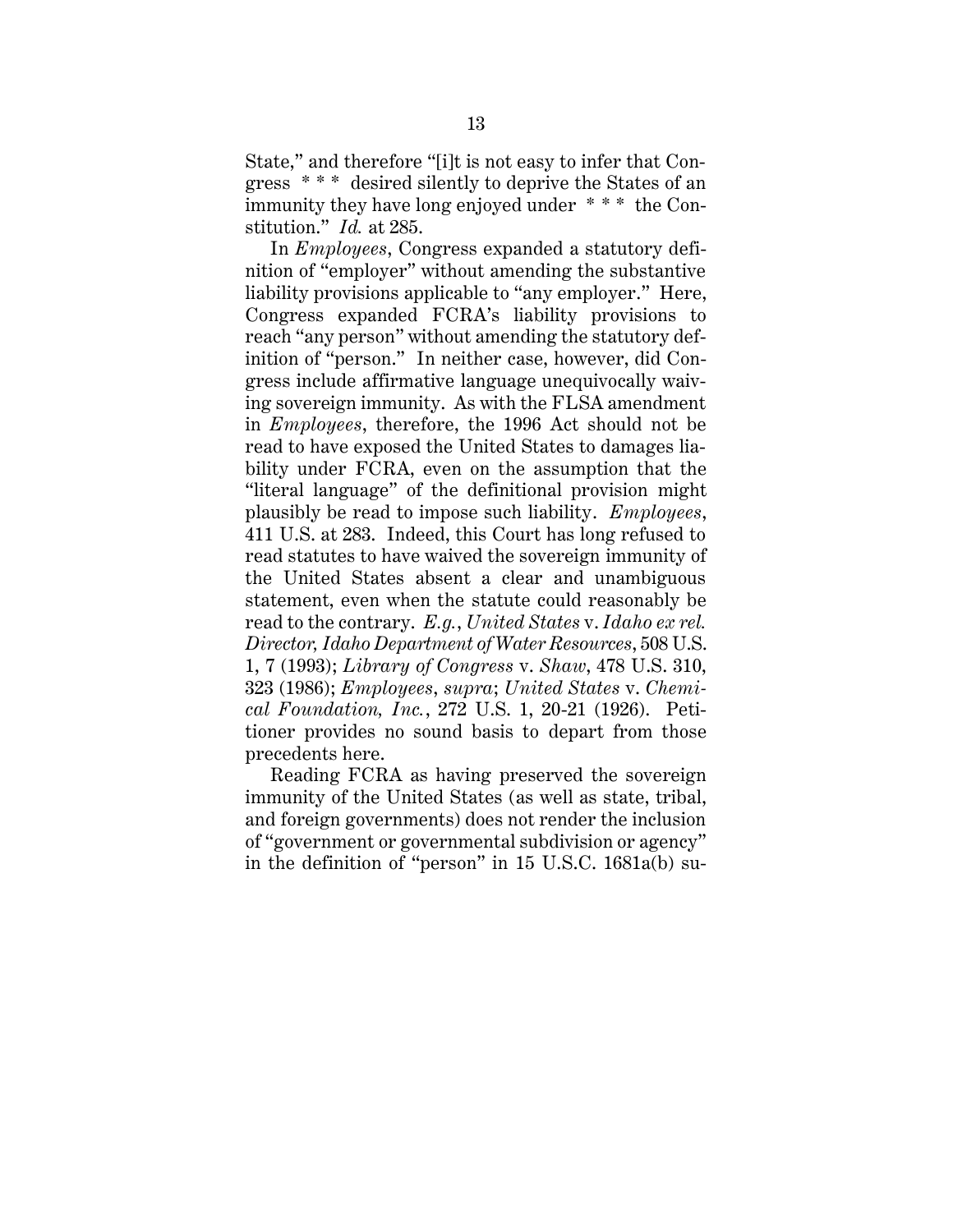perfluous. That inclusion renders the substantive duties of a consumer reporting agency with respect to a "person" equally applicable with respect to a government or governmental subdivision or agency. See, *e.g.*, 15 U.S.C. 1681b (describing various circumstances under which a consumer reporting agency may furnish a consumer report to a "person"); 15 U.S.C. 1681c-1(i)(4) (describing exceptions to the requirement to place a security freeze on the making of a consumer report if the request is by a "person" for certain enumerated uses). And as the court of appeals stated (Pet. App. 19), FCRA's substantive requirements that apply to "persons" also could be read as applying to governmental bodies. At all events, as the court recognized, "the substantive and enforcement provisions in FCRA are not one and the same." *Ibid.* This Court has made clear that sovereign immunity must be evaluated on a provision-by-provision basis. *E.g.*, *Idaho Department of Water Resources*, 508 U.S. at 8. At a minimum, reading FCRA to exclude the United States (and other governments) from the civil-liability provisions "is a plausible interpretation of the statute" and therefore must be adopted in this context. *FAA* v. *Cooper*, 566 U.S. 284, 290 (2012).

b. Petitioner's mechanical reading of the statute to require every instance of "person" in FCRA to refer to the United States contravenes the fundamental principle that "[s]tatutory construction is a 'holistic endeavor,'" *Koons Buick Pontiac GMC, Inc.* v. *Nigh*, 543 U.S. 50, 60 (2004) (citation omitted), and thus "look[s] to the provisions of the whole law," and not merely "a single sentence" of the statute, *Star Athletica, L.L.C.* v. *Varsity Brands, Inc.*, 137 S. Ct. 1002, 1010 (2017) (citations omitted). Various textual and structural features of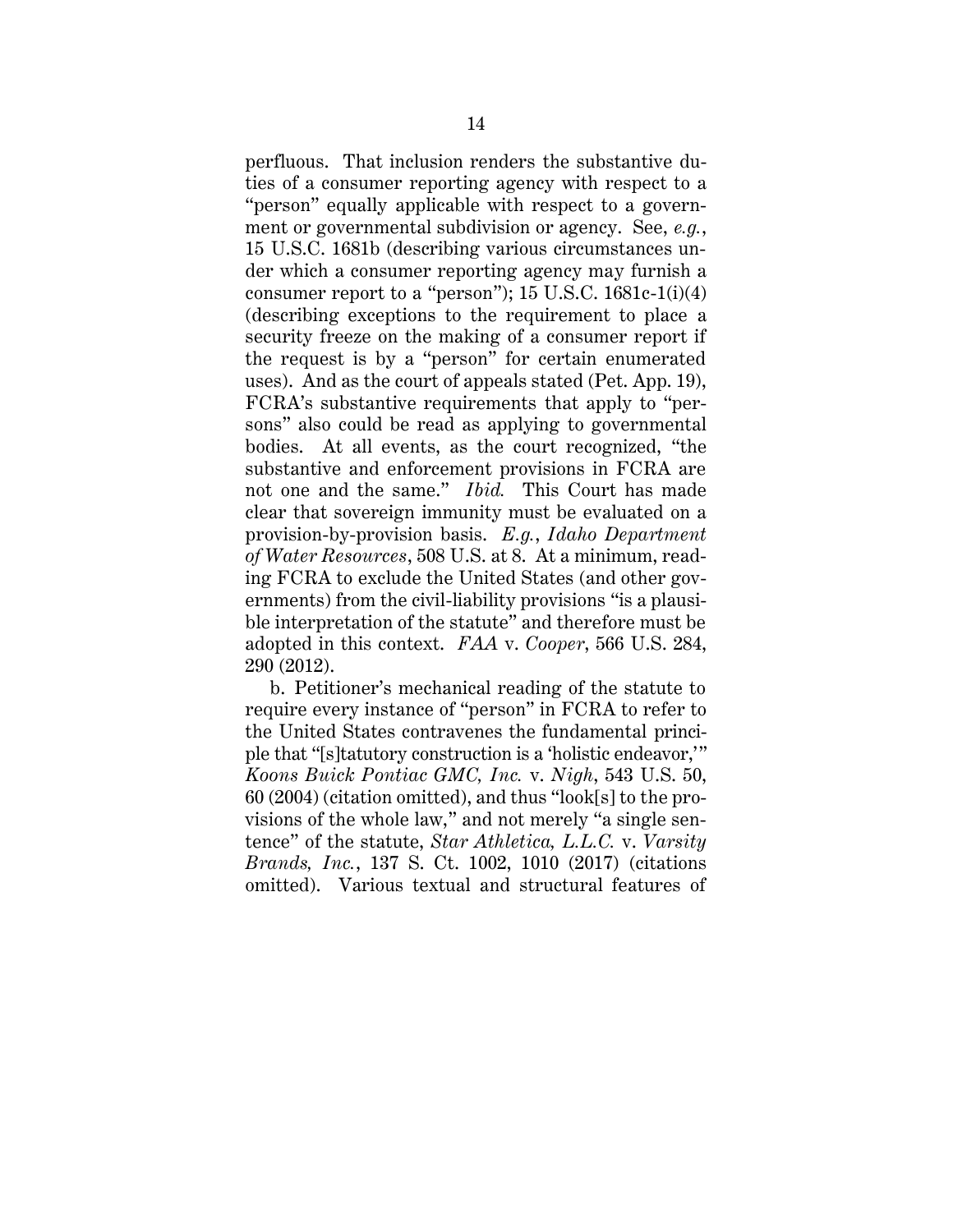FCRA expose the flaws in petitioner's simplistic reading of the statute.

Most obviously, FCRA subjects "person[s]" to criminal prosecution. See 15 U.S.C. 1681q. Indeed, the 1996 Act increased those criminal penalties. Sec. 2415, 110 Stat. 3009-450. As the Ninth Circuit recognized, it would be "patently absurd" to read FCRA as imposing federal criminal liability on the United States. *Daniel*, 891 F.3d at 770 (citation omitted); see Pet. App. 16. That petitioner seemingly embraces (Pet. 28-29) the possibility that FCRA authorizes federal prosecutors to indict and try federal agencies for criminally violating the statute underscores the incorrectness of his position.

The 1996 Act also authorized the FTC to seek civil penalties against "person[s]" who violate the statute. Sec. 2416, 110 Stat. 3009-450 to 3009-451 (15 U.S.C. 1681s). It is hard to imagine that Congress intended to enable one federal agency (the FTC) to sue another federal agency—or the United States itself—in federal court to recover civil penalties under FCRA. Cf. Joseph W. Mead, *Interagency Litigation and Article III*, 47 Ga. L. Rev. 1217, 1245 (2013). And the 1996 Act authorized States to enforce FCRA's provisions against "any person," including for monetary damages, in any court of competent jurisdiction. Sec. 2417, 110 Stat. 3009-451 to 3009-452 (15 U.S.C. 1681s). It would be both remarkable and constitutionally troublesome to assume that Congress intended to allow States to seek damages under FCRA against the United States and its agencies, cf. *McCulloch* v. *Maryland*, 17 U.S. (4 Wheat.) 316, 431 (1819), or against another State and its agencies, cf. *Franchise Tax Board* v. *Hyatt*, 139 S. Ct. 1485, 1499 (2019).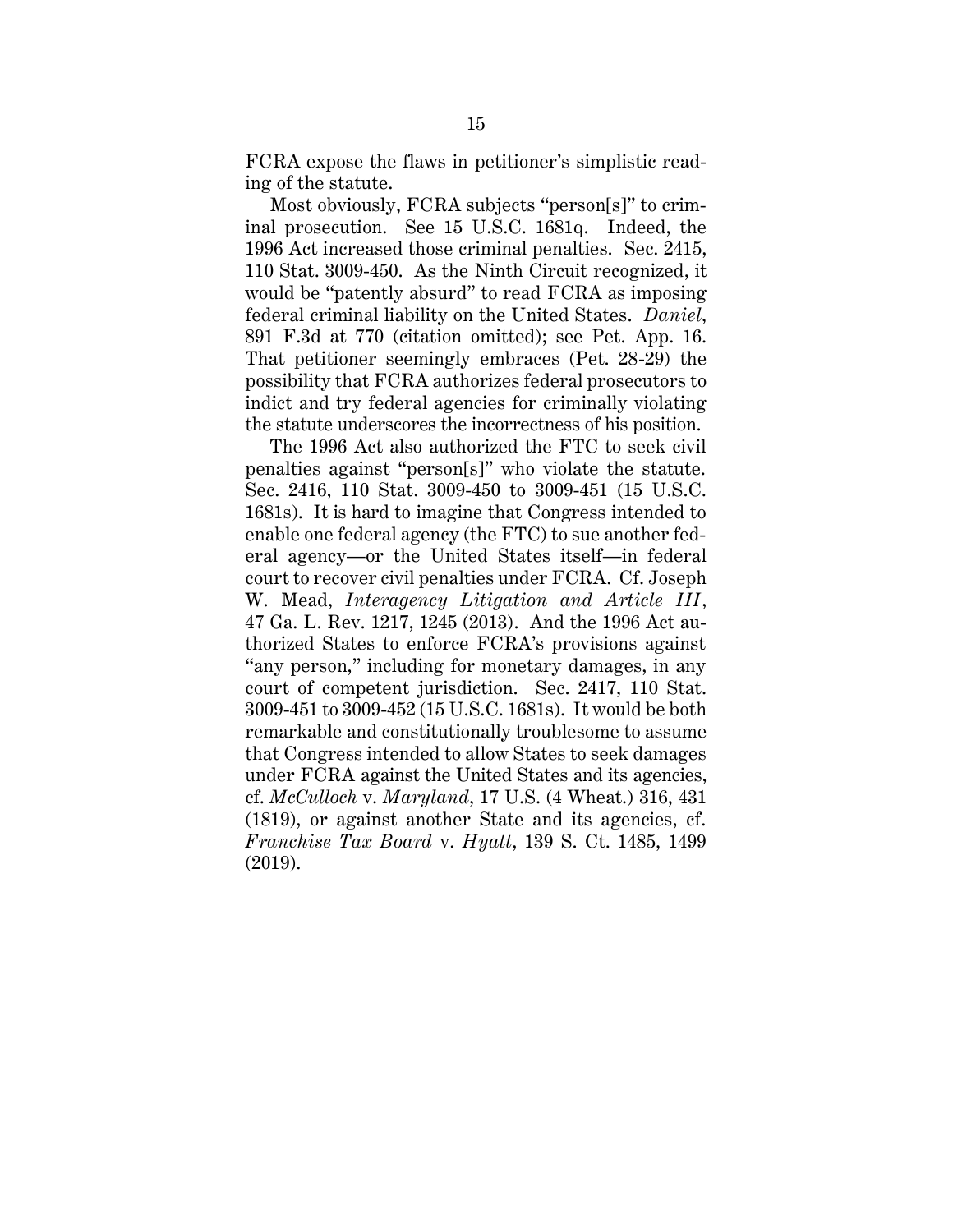As the court of appeals recognized, all of those provisions thus make clear that Congress did not contemplate treating the United States or its agencies as "persons" for all provisions of FCRA. See Pet. App. 16-17; see also *Daniel*, 891 F.3d at 770. Likewise, Congress cannot be assumed to have subjected the United States and other governments to punitive damages, see 15 U.S.C. 1681n, especially given the "presumption against imposition of punitive damages on governmental entities." *Vermont Agency of Natural Resources* v. *United States ex rel. Stevens*, 529 U.S. 765, 785 (2000); see Pet. App. 17.

Moreover, Congress presumably enacted the 1996 Act while mindful of this Court's decision in *Seminole Tribe of Florida* v. *Florida*, 517 U.S. 44 (1996), issued only months earlier, which held that Congress lacked authority under the Commerce Clause to abrogate state sovereign immunity to private damages actions. See *id.* at 47, 72. As the court of appeals here explained (Pet. App. 18), it is implausible that Congress, "in an insurrectionary moment," responded to *Seminole Tribe* with an attempt to subject States to both compensatory and punitive damages under FCRA. Petitioner's sole response is to suggest (Pet. 44) that courts assess state and federal sovereign immunity differently. But this Court has made clear that when determining whether Congress has unequivocally waived sovereign immunity in a statute, the same "strict construction principle" applies to state and federal sovereigns alike. *Sossamon*, 563 U.S. at 285 n.4.

Indeed, Congress has demonstrated that when it wants to permit damages actions against the United States under FCRA, it does so expressly. In a FCRA amendment enacted just a few months before the 1996 Act, Congress empowered the FBI to obtain and use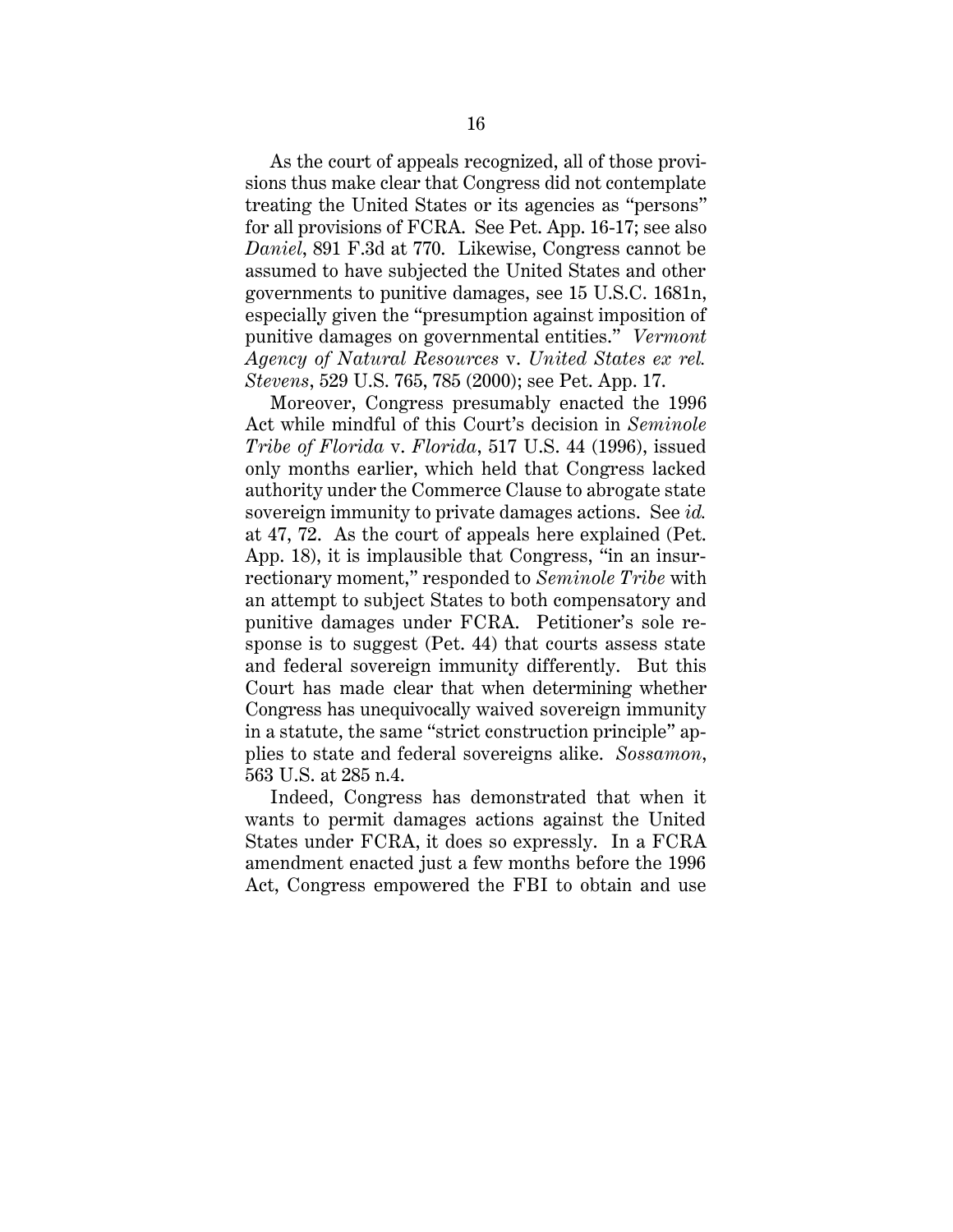consumer information from consumer reporting agencies in limited circumstances for national security purposes, and simultaneously provided that "[a]ny agency or department of the United States obtaining or disclosing any consumer reports, records, or information contained therein in violation of this section is liable to the consumer" for statutory, actual, and (in certain circumstances) punitive damages. Intelligence Authorization Act for Fiscal Year 1996, Pub. L. No. 104-93, Tit. VI, Sec. 601(a), § 624(i), 109 Stat. 976 (15 U.S.C. 1681u(j)). As the court of appeals observed, "[u]nlike the asserted waivers on which [petitioner] relies, the import of § 1681u(j) is plain as day." Pet. App. 14. This Court has repeatedly explained that "differences in language" in the same statute generally "convey differences in meaning." *Henson* v. *Santander Consumer USA Inc.*, 137 S. Ct. 1718, 1723 (2017). Congress's unequivocal and unambiguous waiver of federal sovereign immunity in Section 1681u(j) is a strong indication that it intended no such waiver in Sections 1681n and 1681*o*. See *Daniel*, 891 F.3d at 771 ("Equating 'the United States' with a 'person' in multiple sections of the FCRA also conflicts with a very clear waiver of sovereign immunity elsewhere in the statute.").

Moreover, nothing in FCRA's legislative history suggests that Congress believed it was imposing vast new liabilities on the United States and other governments. See *Employees*, 411 U.S. at 285 (finding no waiver of state sovereign immunity because "we have found not a word in the history of the 1966 amendments to indicate" that Congress wished to waive such immunity). The House Report on an early version of the 1996 Act observed only that extension of the liability provisions to "'any person who'" fails to comply with FCRA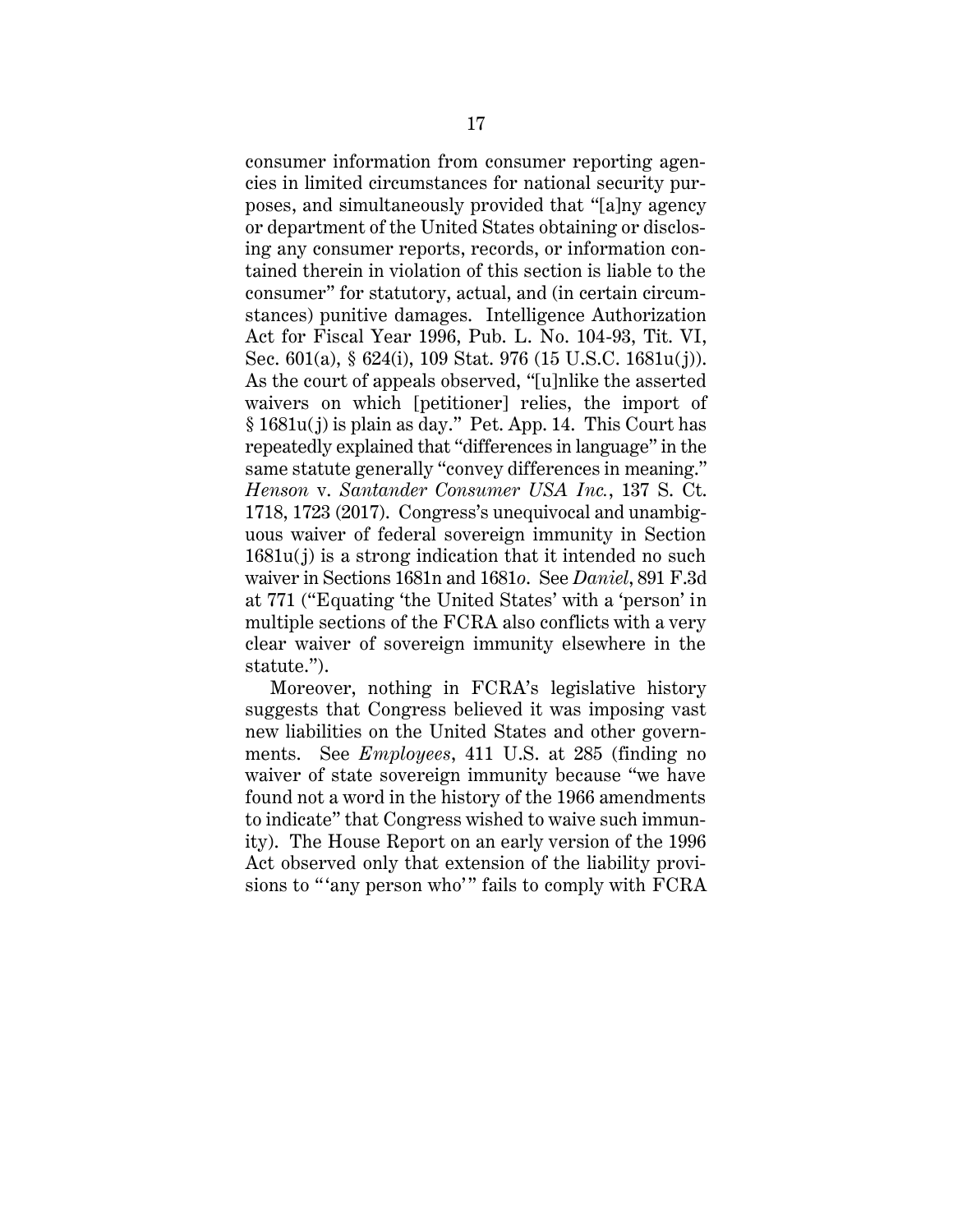would bring within the scope of the provisions "persons who furnish information to consumer reporting agencies, such as banks and retailers." H.R. Rep. No. 486, 103d Cong., 2d Sess. 49 (1994); see S. Rep. No. 185, 104th Cong., 1st Sess. 48-49 (1995). Likewise, the sponsor of a Senate bill containing identical language described those provisions as extending liability to "banks, retailers, and other creditors." 140 Cong. Rec. 8941 (1994) (statement of Sen. Bryan). Petitioner has identified no authority indicating that the language was understood to extend liability to the United States or other governmental bodies.

As the Ninth Circuit observed, "[t]he lack of any reference to potential federal liability is particularly glaring given the federal government's role as the nation's largest employer, lender, and creditor, and its corresponding vulnerability to suit under the new FCRA provisions." *Daniel*, 891 F.3d at 776. The 1996 Act broadened FCRA to regulate the conduct of "persons" in various respects that, under petitioner's reading, would make the federal government a ubiquitous FCRA defendant. *Id.* at 775-776 (brackets omitted). Although petitioner asserts (Pet. 47) that the potential liability resulting from his reading of the statute would be "very limited," his interpretation would open the government to damages actions for a wide range of conduct ranging from the routine printing of credit card receipts, *e.g.*, *Daniel*, 891 F.3d at 765, to practices related to its extensive employment and lending activities. As the court of appeals here recognized, "[t]here is no telling the true costs of a waiver." Pet. App. 15. Congress cannot be deemed to have risked the government fisc in so "casual" a manner. *Ibid.*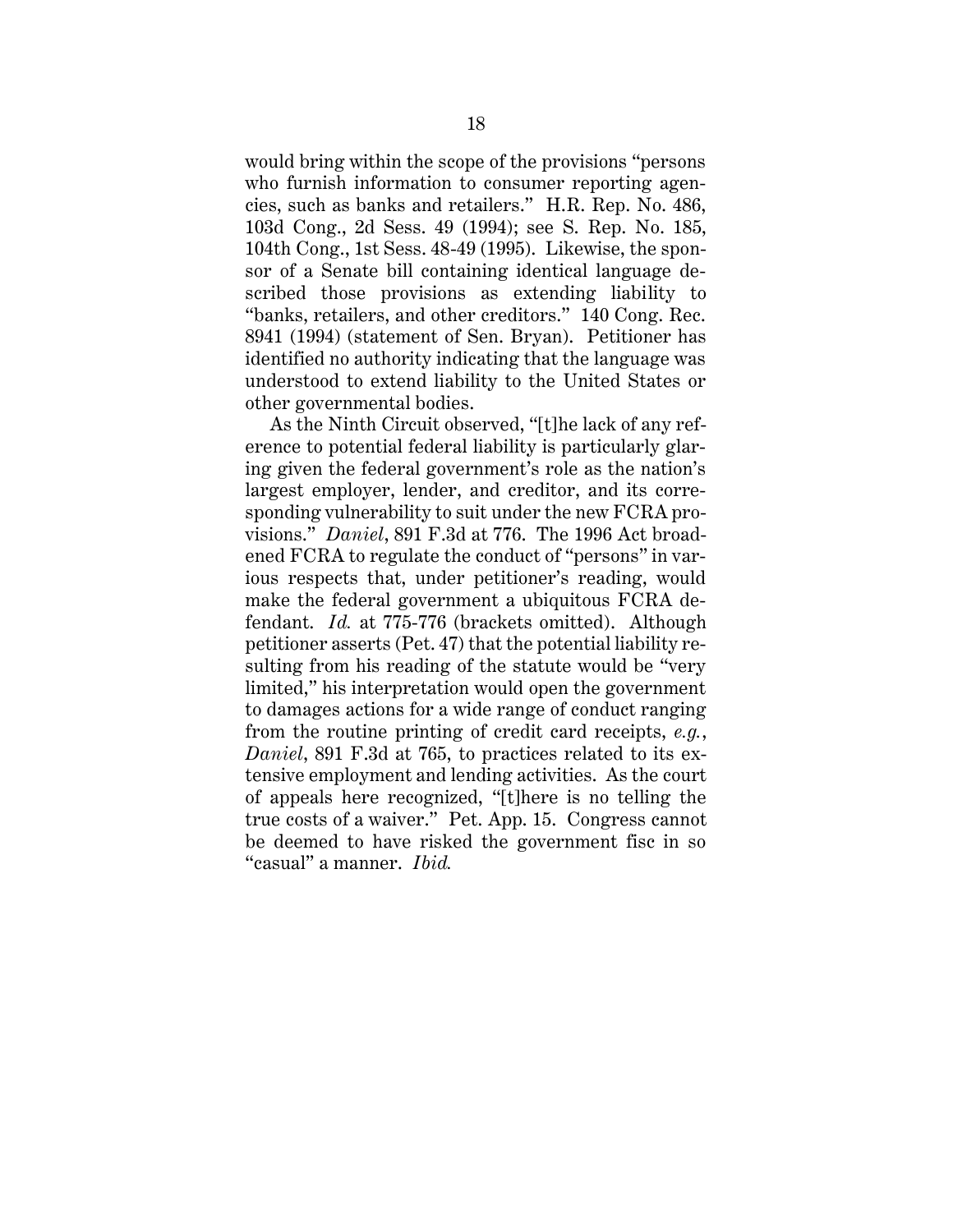c. Another reason to doubt petitioner's reading of FCRA is that Congress is unlikely to have intended the 1996 Act to disrupt the carefully calibrated remedies available against the federal government under the Privacy Act of 1974, Pub. L. No. 93-579, 88 Stat. 1896 (5 U.S.C. 552a). That statute comprehensively regulates Executive Branch agencies in their collection, maintenance, use, and dissemination of "records" containing information about an "individual," when those records are maintained as part of a "system of records."  $5 \text{ U.S.C. } 552a(a)(1)$ -(5) and (b). The Privacy Act authorizes a limited class of private civil actions to enforce its terms. 5 U.S.C. 552a(g); see *Cooper*, 566 U.S. at 303 (observing that Congress's intent in enacting the Privacy Act was "to cabin relief, not to maximize it").

Petitioner's understanding of FCRA would vastly expand the liability of the United States for federalagency activity already covered by the Privacy Act. The Privacy Act, for example, addresses disclosures by a federal agency to a consumer reporting agency of an overdue debt that the federal agency is trying to collect—a type of disclosure that a federal agency is required by law to make under certain circumstances, see 31 U.S.C. 3711(e), including with respect to student loans, see 20 U.S.C. 1080a, 1087a(b)(2). If the disclosed record of the overdue debt contains an error, the Privacy Act offers procedures whereby the individual to whom the record pertains can correct the record, see 5 U.S.C. 552a(d), and requires the federal agency to inform the consumer reporting agency about any correction, see 5 U.S.C.  $552a(c)(4)$ . The FCRA provision petitioner invokes contains analogous (but not identical) correction procedures and a notice requirement when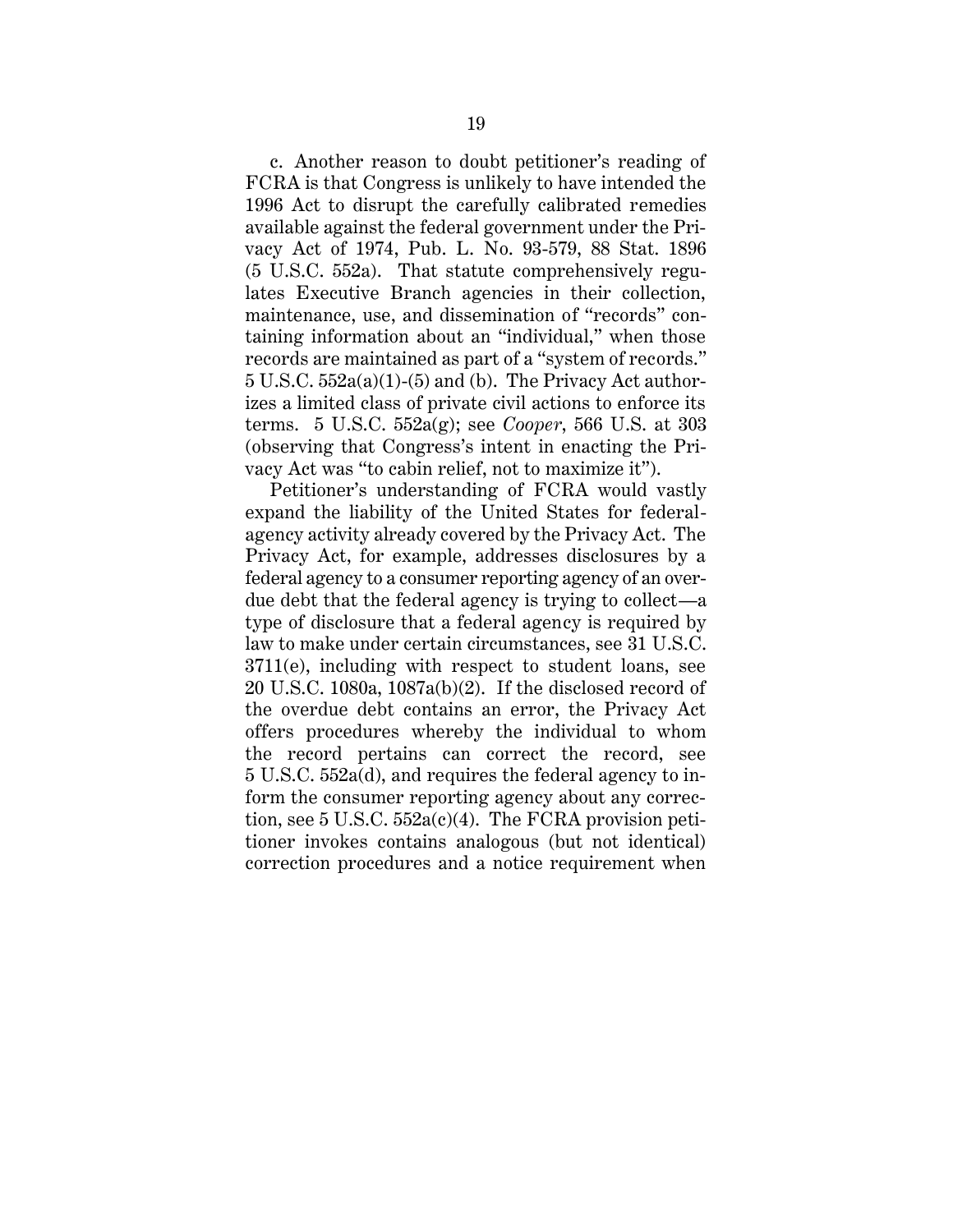there has been an error in a disclosure made by a "person" to a consumer reporting agency. See 15 U.S.C. 1681s-2(b).

Yet under the Privacy Act, an individual generally may seek only injunctive relief, not money damages, for failure to correct the record.  $5 \text{ U.S.C. } 552a(g)(1)(A)$  and (2)(A). Compensatory damages are available only if "actual damages" resulted from an "intentional or willful" failure to take specified actions. 5 U.S.C.  $552a(g)(4)(A)$ ; see *Doe* v. *Chao*, 540 U.S. 614, 620-621 (2004). By contrast, on petitioner's reading, FCRA would permit a damages action for a failure to correct the record. 15 U.S.C. 1681n, 1681*o*, and 1681s-2(b). And it would permit either type of action to be premised merely on negligence, without any need to prove intentional or willful conduct. 15 U.S.C. 1681*o*. It also would permit, in the case of a willful violation, automatic statutory damages without any showing that the plaintiff sustained "actual damages."  $15 \text{ U.S.C. } 1681n(a)(1)(\text{A}).$ Congress cannot have intended the Privacy Act's reticulated remedial scheme to be so easily displaced or circumvented.

d. Petitioner's remaining arguments lack merit.

Petitioner faults (Pet. 16) the court of appeals for failing to cite 15 U.S.C.  $1681a(a)$ , which states that FCRA's definitional provisions "are applicable for purposes of this subchapter." But the court of appeals plainly understood that petitioner's argument was predicated on the language of the statute, see Pet. App. 11; the court simply recognized that unthinking reliance on Section 1681a (including subsection (a)) begs the question whether the combination of those definitional provisions and the extension of liability to "any person"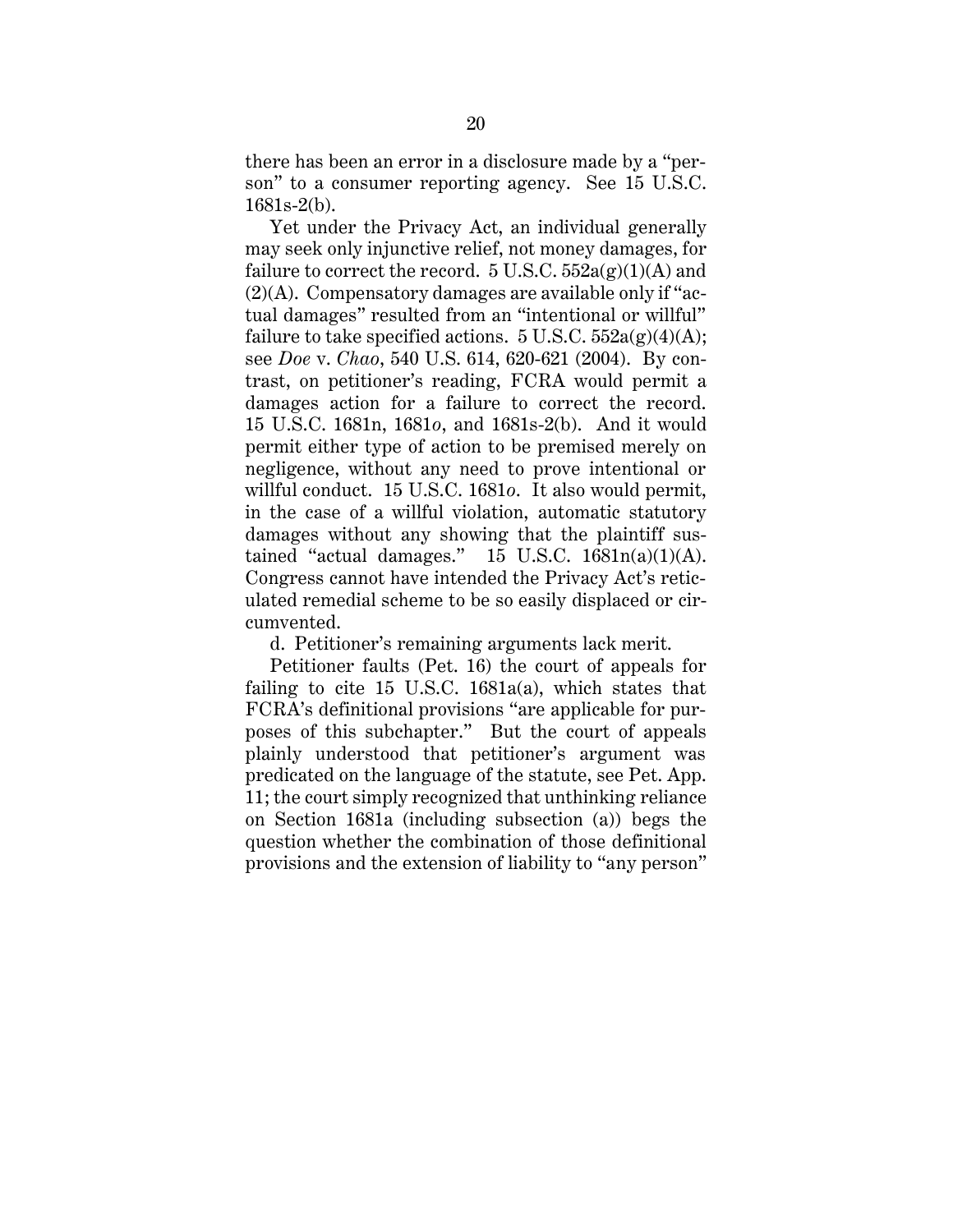in the 1996 Act is sufficient to waive the sovereign immunity of the United States. The FLSA provision at issue in *Employees*, *supra*, likewise stated that its definition of " '[e]mployer'" applied to that term "[a]s used in this chapter." 29 U.S.C. 203 (1970). Yet this Court understood that such language did not answer the sovereign-immunity question. *Employees*, 411 U.S. at 283-285. Indeed, without such language, there would not even *be* a sovereign-immunity question. See *Vermont Agency*, 529 U.S. at 780-781.

Petitioner's reliance (Pet. 25) on the Equal Credit Opportunity Act (ECOA), 15 U.S.C. 1691 *et seq.*, and the Truth in Lending Act (TILA), 15 U.S.C. 1601 *et seq.*, is misplaced. ECOA expressly exempts "a government or governmental subdivision or agency" from a punitivedamages provision that otherwise applies to "[a]ny creditor," 15 U.S.C. 1691e(b), and TILA expressly preserves state and federal sovereign immunity, 15 U.S.C. 1612(b). To the extent petitioner suggests that the lack of similar provisions in FCRA should be read to waive the sovereign immunity of the United States, the suggestion is mistaken. Waivers of sovereign immunity must be "unequivocally expressed," *Sossamon*, 563 U.S. at 285 n.4, not implicitly found by negative inference from provisions in other related statutes. See *id.* at 290- 291; *Lane*, 518 U.S. at 192. Petitioner does not cite any authority for the contrary proposition.

2. Petitioner correctly identifies (Pet. 35-37) a division of authority among the circuits on the question presented here. The Fourth Circuit in this case joined the Ninth Circuit in concluding that FCRA's civil damages provisions do not unequivocally waive federal sovereign immunity. See Pet. App. 21; *Daniel*, 891 F.3d 762. The Seventh Circuit reached a contrary conclusion in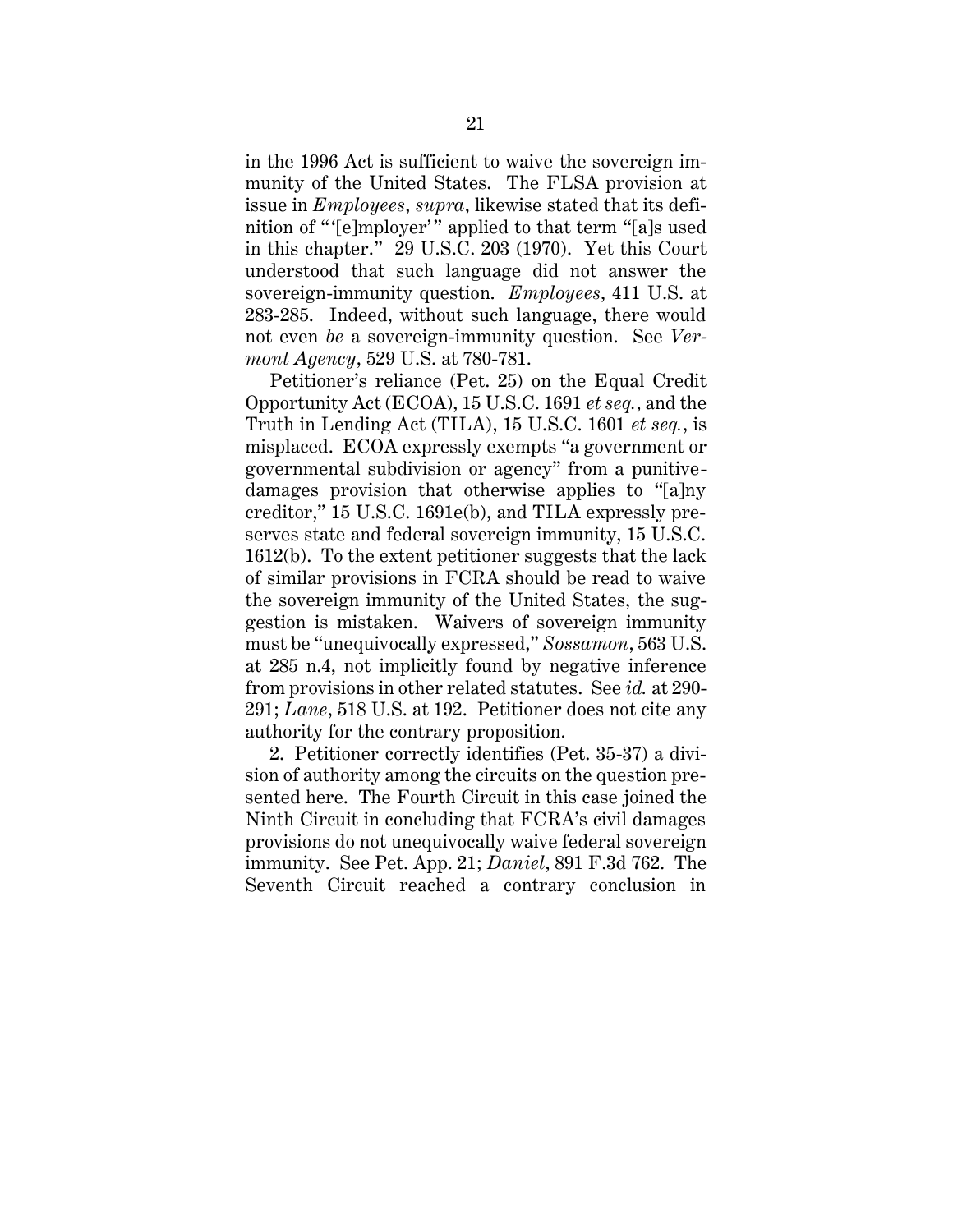*Bormes* v. *United States*, 759 F.3d 793 (2014). Nevertheless, this Court's review of that conflict is unwarranted because the Seventh Circuit has since retreated from its decision in *Bormes*, suggesting that it may reconsider its interpretation of FCRA and resolve the conflict on its own.

The decision in *Bormes* came following a remand from this Court, which had held that the Little Tucker Act, 28 U.S.C. 1346(a)(2), does not waive the sovereign immunity of the United States for FCRA violations. *United States* v. *Bormes*, 568 U.S. 6, 15-16 (2012). In determining that FCRA accomplishes what the Little Tucker Act does not, the Seventh Circuit adopted the view that the 1970 Act's definition of "'person'" as including a "government or governmental subdivision or agency," 15 U.S.C. 1681a(b), must apply across the board to every instance of "person" in FCRA, including the 1996 Act's expanded liability provisions. See *Bormes*, 759 F.3d at 795. As explained above, that simplistic reading of FCRA is incorrect because it overlooks the requirement that waivers of sovereign immunity be unequivocally expressed, and fails to engage in a holistic analysis of the statutory text and structure.

But two years after *Bormes*, in *Meyers* v. *Oneida Tribe of Indians of Wisconsin*, 836 F.3d 818 (2016), cert. denied, 137 S. Ct. 1331 (2017), the Seventh Circuit engaged in the correct holistic analysis to conclude that FCRA did not waive *tribal* sovereign immunity. *Id.* at 827. The *Meyers* court recognized that "if it is Congress's intent to abrogate tribal immunity, it must clearly and unequivocally express that purpose." *Id.* at 824. And it explained that although the definition of """" person" in 15 U.S.C. 1681a(b) "includes 'any government," which it acknowledged could in isolation be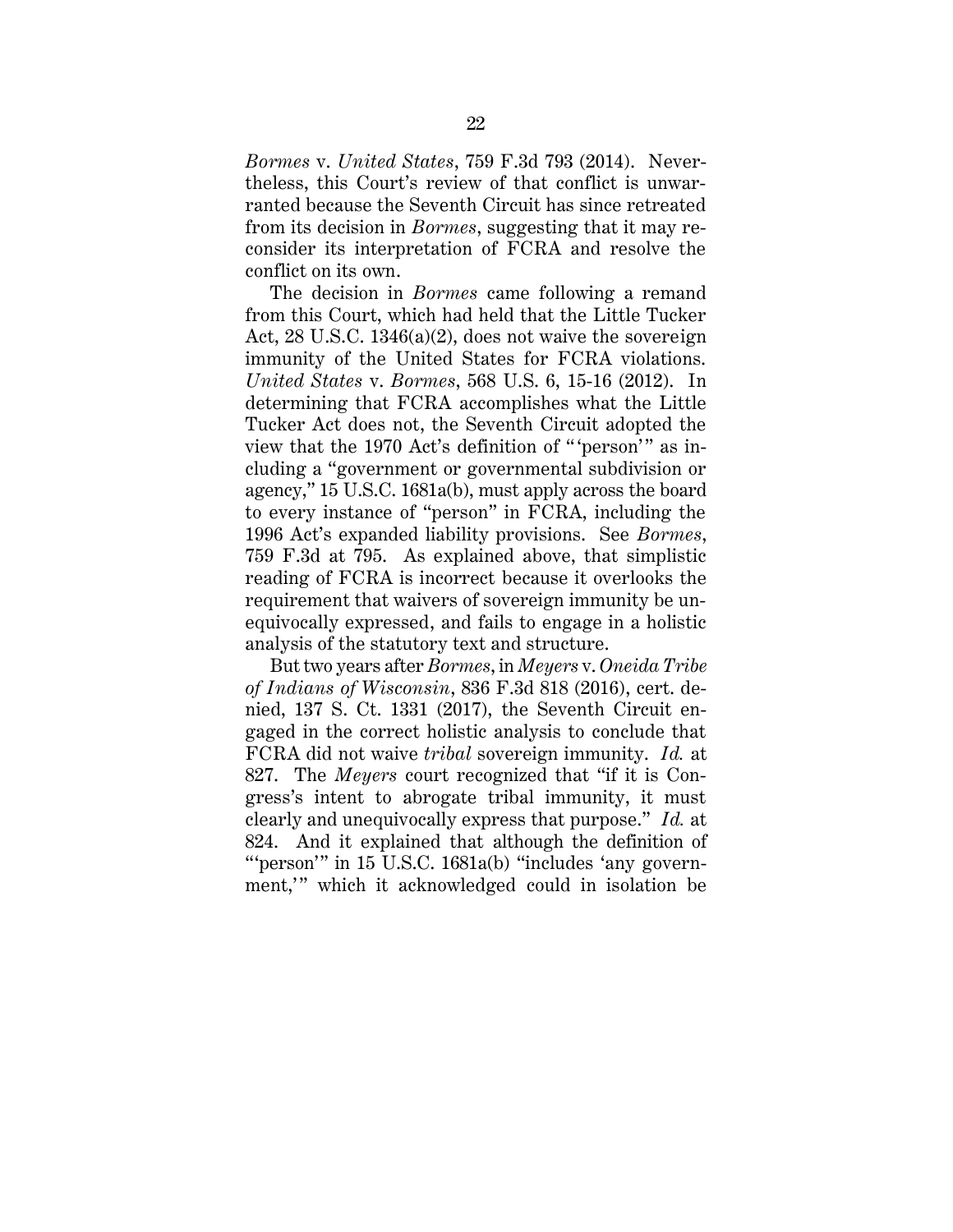"broad enough to include Indian tribes," 836 F.3d at 824 (ellipsis omitted), that definition was insufficiently clear and unequivocal to waive tribal sovereign immunity, see *id.* at 826-827. "[W]hen it comes to sovereign immunity," the court explained, "Congress' words must fit like a glove in their unequivocality." *Id.* at 827. *Meyers* distinguished the court's previous decision in *Bormes* in part based on its view that reading the phrase " 'any government'" to include the United States could be thought "entirely natural," whereas the phrase is "equivocal" as to whether it includes tribal governments in light of "the long-held tradition of tribal immunity." *Id.* at 826 (citation omitted).

Although *Meyers* did not purport to overrule *Bormes*, the respective analyses in those two cases are in serious tension. The sovereign immunity of the United States, especially to suits for money damages, is fundamental under the constitutional structure, and that rule is at least as long-recognized as tribal sovereign immunity. And there is no textual basis in FCRA's definition of "person" to treat the word "government" as applying to the federal government (and possibly state governments) but not tribal governments. Accordingly, it is far from clear that, if squarely presented with the issue, the Seventh Circuit would adhere to its holding in *Bormes*, especially now that two other courts of appeals have expressly disagreed with *Bormes*—and none has agreed with it. Indeed, a district court that initially found *Bormes* persuasive changed course after the decisions in *Meyers*, *Daniel*, and this case, finding on reconsideration that "FCRA does not contain a clear, unequivocal, and unambiguous waiver of sovereign immunity." *Johnson* v. *Trans Union, LLC*, No. 16-cv-1240, 2019 WL 3202212, at \*4 (W.D. La. July 15,